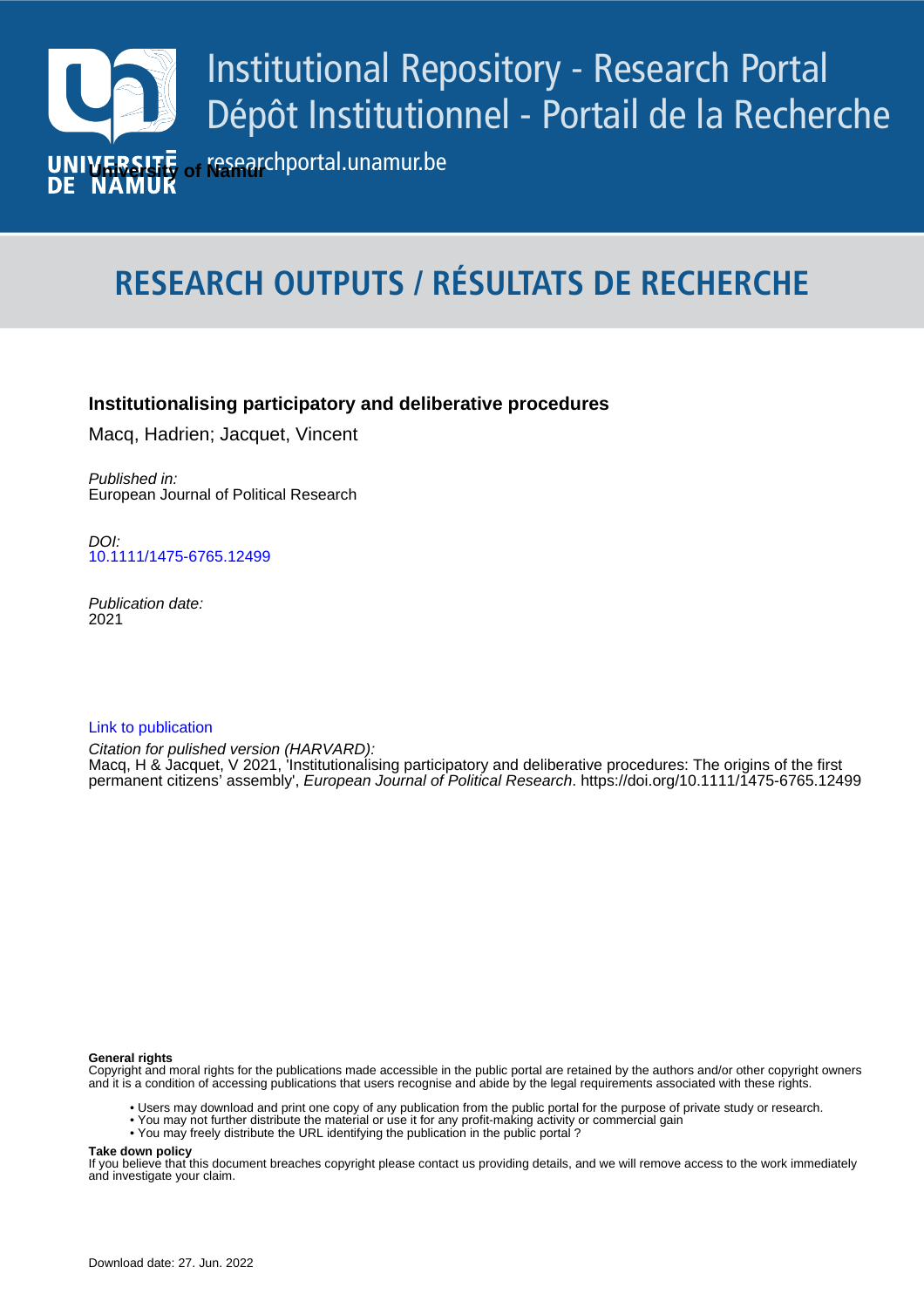# **Institutionalising participatory and deliberative procedures: The origins of the first permanent citizens' assembly**



<sup>1</sup>*Munich Center for Technology in Society, Technische Universität München, Germany;* <sup>2</sup>*Département de sciences politiques, sociales et de la communication, University of Namur, Belgium*

**Abstract.** In the context of public disaffection towards representative democracies, political leaders are increasingly establishing citizens' assemblies to foster participatory governance. These deliberative fora composed of randomly selected citizens have attracted much scholarly attention regarding their theoretical foundations and internal functioning. Nevertheless, we lack research that scrutinizes the reasons why political leaders create such new institutions. This article fills this gap by analysing a specific case: the first permanent randomly selected citizens' assembly that will work in collaboration with a parliament in the long-term (Ostbelgien, Belgium). This case is analysed through a framework that pays close attention to the context in which it developed, the profiles of political elites that supported its creation, as well as the multiple objectives it was vested with. The findings reveal that initiators of citizens' assemblies fundamentally conceive them as a way to strengthen a polity's identity, to save the electoral model of democracy, and to restore the legitimacy of traditional political leaders. Our analysis of this particular conception lead us to argue for the need of developing context-sentive approaches to participatory and deliberative procedures, as well as to discuss whether we should consider the latter as mere elites' legitimation tools.

**Keywords:** citizens' assemblies; participatory and deliberative procedures; democratic innovations; participatory governance; political leaders

# **Introduction**

Representative democracies face many challenges, such as massive distrust towards their elites and institutions, unequal levels of participation and the complexity of public action (Dalton, 2017; Papadopoulos, 2013). Against this backdrop, participatory and deliberative procedures<sup>1</sup> have been advocated and implemented in order to involve citizens in public affairs (Dryzek et al., 2019; Smith, 2009). While a growing body of literature has already analysed the theoretical foundations and internal functioning of such procedures (Bächtiger et al., 2018; Elstub & Escobar, 2019), little is actually known about political leaders' attitudes towards public involvement in the political system (Hendriks & Lees-Marshment, 2019). At first glance, it might be puzzling to imagine those in power developing procedures that give lay citizens a more direct say in decision making. This is particularly intriguing when deliberative and participatory procedures are institutionalised and made permanent.

This article helps to fill this gap by analysing one case study, the *Permanenter Bürgerdialog* (PBD), set up by the German-speaking Community of Belgium. For the first time, this federal entity has institutionalised a permanent citizens' assembly composed of randomly selected citizens (Niessen & Reuchamps, 2020). Participants deliberate political issues, make recommendations and work with Parliament on getting them turned into public policy. It is therefore a particularly interesting case because it goes beyond the several ad hoc citizens' assemblies that have been

© 2021 The Authors. *European Journal of Political Research* published by John Wiley & Sons Ltd on behalf of European Consortium for Political Research This is an open access article under the terms of the [Creative Commons Attribution-NonCommercial-NoDerivs](http://creativecommons.org/licenses/by-nc-nd/4.0/) License, which permits use and distribution in any medium, provided the original work is properly cited, the use is non-commercial and no modifications or adaptations are made.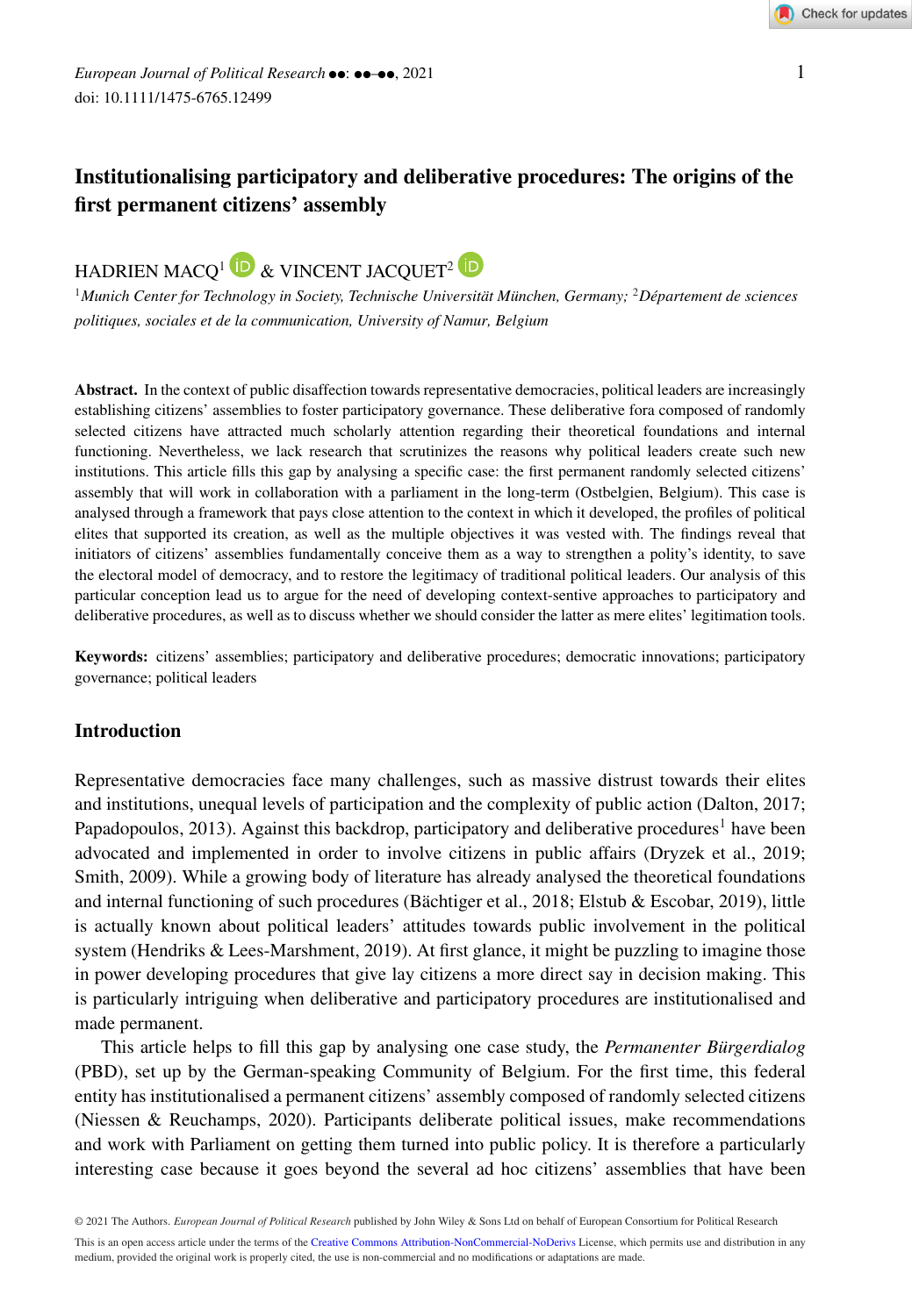organised in representative democracies (Elstub, 2014; Grönlund et al., 2014). Through an interpretive research design based on original interviews, we seek to answer the following question: Why did political leaders in the German-speaking Community establish a permanent randomly selected assembly?

Our analysis suggests three main sets of factors to understand the creation of the PBD. First, its creation must be put in context: the German-speaking Community appears to be a particularly fertile ground for setting up citizens' assemblies. Second, the PBD is the result of particular political dynamics involving multiple actors that shaped the format of the citizens' assembly while allowing a unanimous vote in favour of its creation. Third, the PBD was vested with three main objectives. Political leaders expect that the citizens' assembly will contribute (1) to make better decisions, (2) heal electoral democracy by showing that political leaders are close to people and responsive to their demands and (3) foster the identity of the German-speaking Community. We therefore argue that participatory and deliberative procedures are vested with different meanings that go beyond merely opening up the decision-making process.

The first section of this article reviews the literature on the relationship between political leaders and citizens' assemblies. The following section presents the method used to conduct and analyse the in-depth interviews. Then, we briefly present our case. The findings are presented in three main sections: the first highlights the importance of the specific context in which the PBD was created, the second addresses the negotiating process that led to the creation of PBD and the third focuses on its expected benefits. We engage in a discussion around two main points: the specific nature of our case and the question of whether we should conceive citizens' assemblies as mere tools of legitimation for the elite. Finally, we come back to the main lessons of this article in the conclusion.

#### **State of the art: Political leaders and citizens' assemblies**

In order to address the challenges faced by representative democracies, different procedures have been discussed and implemented such as popular votes, participatory budgeting and online platforms (Smith, 2009). Among such innovations, mini-publics and citizens' assemblies<sup>2</sup> have attracted lots of attention (Jacquet & van der Does, 2021). Two main features distinguish them from other forms of public participation (Grönlund et al., 2014). First, participants are randomly selected from the broader population. This recruitment procedure aims to gather a more diverse pool of participants than the small circle of activists that usually turns up at participatory fora and relies only on self-selection. Second, mini-publics are deliberative fora. Participants exchange views and arguments with the help of trained facilitators who seek to provide a respectful atmosphere of listening and cooperation.

In the 1980s, the first deliberative fora composed of randomly selected citizens emerged at the fringes of the political system (Setälä & Smith, 2018). They were set up by activists, academics and local authorities to show that lay citizens could participate in such deliberative processes and make meaningful recommendations. From the 2000s onwards, mini-publics have gained more attention from public authorities. Regional and national authorities have implemented ad-hoc procedures on specific issues, such as the Canadian assemblies on electoral reforms (Fournier et al., 2011) and the three Irish assemblies on constitutional issues (Farrell et al., 2021). More recently, some activists and even some political leaders have called for the institutionalisation of citizens' assemblies. The idea is to give these fora a more central role in the decision-making process and to avoid public leaders' tendency to cherry-pick issues and recommendations (Landemore,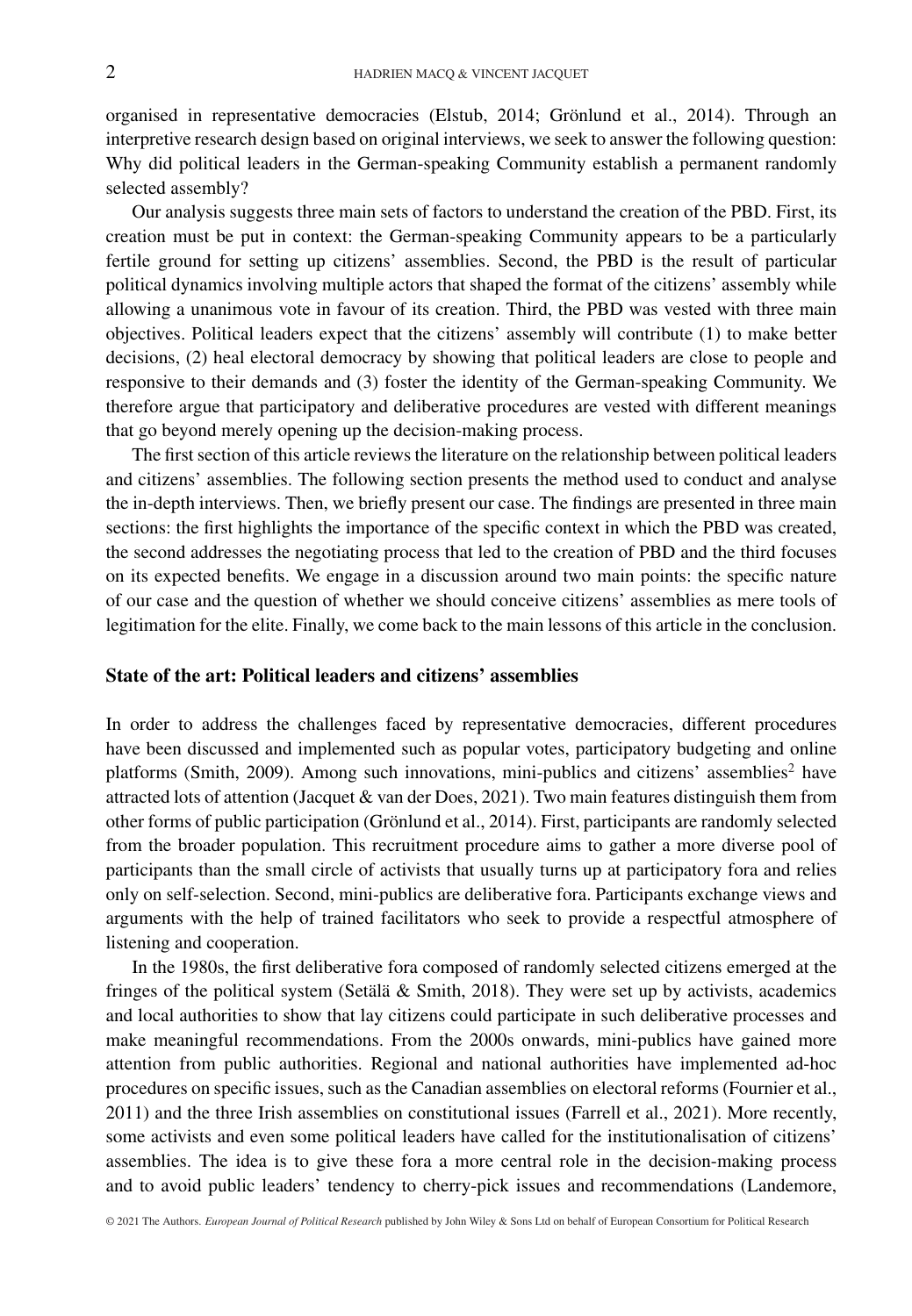2020). Some proposals even suggest creating a new parliamentary chamber composed of randomly selected citizens (Gastil & Wright, 2018). Their advocates usually insist on the failures of the electoral model of democracy, such as the overrepresentation of more advantaged citizens, party discipline and a lack of long-term perspective. They believe that deliberative assemblies composed of randomly selected people could counteract these tendencies (Fishkin, 2018; Zakaras, 2010). More generally, many supporters of participatory and deliberative procedures see such practices as a way to transform how contemporary representative systems work and involve citizens in governing the polity (Landemore, 2020). For a review of theoretical arguments for and against such proposals, see Setälä and Smith (2018).

Empirical research has extensively scrutinised these micro-deliberative fora (Bächtiger & Parkinson, 2019). This scholarship has mainly focused on the quality of deliberation and the impact of such interactions on those who agree to participate, including their policy preferences, political efficacy, skills and trust in the political system (Jacquet & van der Does,  $2021$ ). Despite variations in the findings, the conclusions of this research are usually quite optimistic, claiming that ordinary citizens are capable of high-quality deliberation (Dryzek et al., 2019). This predominant focus on internal dynamics tends to sideline an important dimension: political leaders' attitudes towards citizens' assemblies. These attitudes may appear puzzling. On the one hand, public officials are one of the main initiators of citizens' assemblies. They initiate them at various levels of government to tackle different kinds of problems (Grönlund et al., 2014; Mazeaud & Nonjon, 2018). On the other hand, political leaders could have good reason to avoid them (Hendriks & Lees-Marshment, 2019). The involvement of lay citizens in decision-making processes can potentially restrict political leaders' autonomy by forcing them to make certain decisions or explain why they do not do so. The introduction of new assemblies based on random selection can also challenge and undermine their legitimacy based on election (Beswick & Elstub, 2019; Vandamme et al., 2018). In this context, why do political leaders establish citizens' assemblies and what do they expect from them? Four categories of studies offer potential responses.

First, some studies pay attention to the discrepancies among political elites. Some favour participatory and deliberative procedures, while others do not. The studies show that these attitudes depend on political leaders' profiles. For instance, participatory budgeting processes are mainly created by left-wing local coalitions (Sintomer et al., 2016). The same ideological pattern also appears in support for the principle of a randomly selected legislative assembly (Jacquet et al., 2020) as well as mini-publics (Rangoni et al., 2021). In the same vein, in a large survey with local European councillors, Heinelt (2012) found that left-wing and female councillors are more in favour of participatory reforms than the others. Participating in the governing majority may also play a role in shaping leaders' preferences. Legislators affiliated with the majority are less supportive of direct democracy than those belonging to the opposition (Bowler et al., 2002).

Second, some studies explore what political leaders expect from public participation in very general terms (Beswick & Elstub, 2019; Hendriks & Lees-Marshment, 2019; Rangoni et al., 2021). Hendriks and Lees-Marshment (2019) found that political leaders value the principle of public participation to collect information, connect with real people, check the feasibility of new policies and aid policy implementation. They show that political leaders prefer informal channels over formal participatory devices to achieve these objectives. The same pattern is observed in a survey in Finland that indicates that political elites support new opportunities for participation as long as they remain purely advisory (Koskimaa & Rapeli, 2020). This suggests that elites' positive appraisal of public participation does not mean that they want to share power with ordinary people (though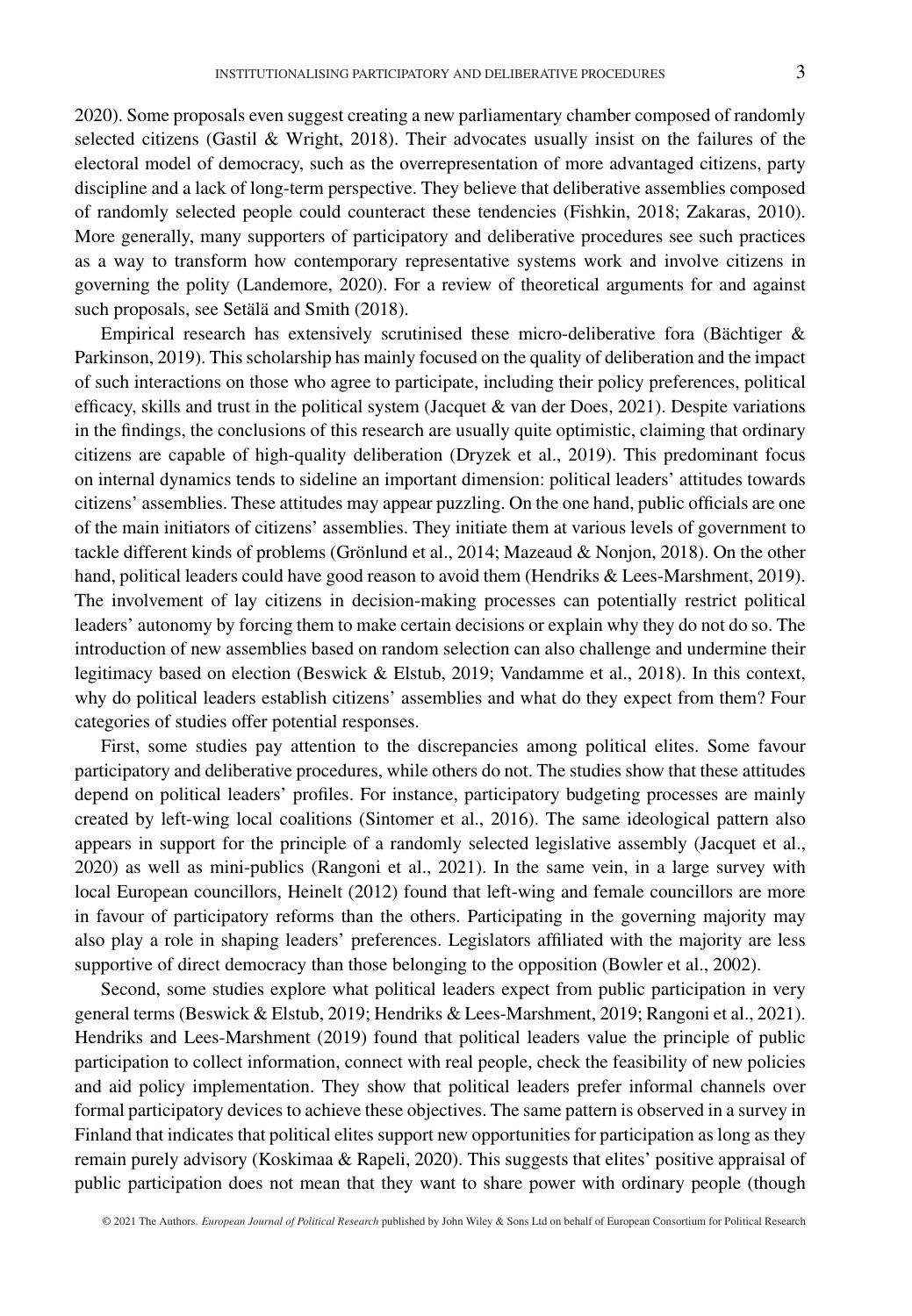there are exceptions; Rangoni et al., 2021). Indeed, their many connections with citizens in the field (stakeholders, activists, lay citizens) place them in a privileged position and strengthen their role as the central decisionmakers (Schiffino et al., 2019). In a study on the Select Committees in the UK Parliament, Beswick and Elstub (2019) show that political leaders are open to introducing citizens' assemblies for the instrumental purpose of gathering more diversified information, but only in particular circumstances. The studies shed partial light on what political leaders expect from public participation in broad terms when they support the creation of participatory and deliberative procedures, thereby emphasising the importance of the expected benefits of such procedures.

Third, other studies show the importance of the context in which citizens' assemblies are set up (Mazeaud & Nonjon, 2018). Drawing on cases studies in French regions, Gourgues (2013) shows that political leaders can pursue different objectives when they establish participatory mechanisms: framing a problem in a particular way, gaining visibility and defending a particular solution. These different approaches depend on dynamics among actors involved in policy, in which such mechanisms are integrated. Other studies indicate that citizens' assemblies are perceived as more or less legitimate depending on the context in which they appear (Hendriks, 2005). Comparative studies show that the dominant conception of democracy in a given context is an important factor of acceptability for such processes (Dryzek & Tucker, 2008; Nielsen et al., 2007). Elites from countries with a centralising and exclusive style of policy making (e.g., France) tend to disregard citizens' assemblies, whereas elites from countries with a tradition of major policy consultation (e.g., Denmark) view them more positively.

Finally, some case descriptions suggest potential reasons that could explain the decision to establish citizens' assemblies. In British Columbia, some groups and parties in opposition criticised the dysfunctionality of the electoral system due to the distortion between the vote share and seat allocation (Warren & Pearse, 2008). When one of these parties (the liberals) won the election, they commissioned a citizens' assembly to propose reforms. In the Netherlands, the creation of the *Burgerforum* on electoral change was one party's (the D66) condition for participating in the coalition. For both cases, Fournier et al. (2011) believe that setting up the citizens' assemblies was one way for these parties to portray themselves as more 'democratic' and progressive than their contenders. In Ireland, the establishment of three constitutional conventions addressing sensitive issues for the country, including same-sex marriage and abortion, are related to different factors. Suiter et al. (2016) note that the first convention took place during the economic crisis that exacerbated the strained relationship between elites and citizens. In this context of tension, the Irish government was inspired by the examples of assemblies in Canada and the Netherlands and by the prospect of being a pilot experiment launched by academics. During the second convention, a reason to set up citizens' assemblies was that abortion was then a very sensitive topic on the political agenda and that a citizens' assembly was conceived by political leaders as a way to steer clear of it (Farrell et al., 2019). This explains why this second assembly was exclusively composed of randomly selected citizens, as the first had included elected MPs. The Irish government has continued in this direction by organising a third assembly on gender equality in 2020 and announcing that other assemblies will follow (Farrell et al., 2021).

These previous studies offer insights into the relationship between citizens' assemblies and political leaders. The first three groups of studies highlight how support for public participation and deliberation varies across characteristics of political leaders and political contexts, as well as how politicians conceive the benefits of public participation in very general terms. However, they do not help us to understand why politicians decide to establish citizens' assemblies, what their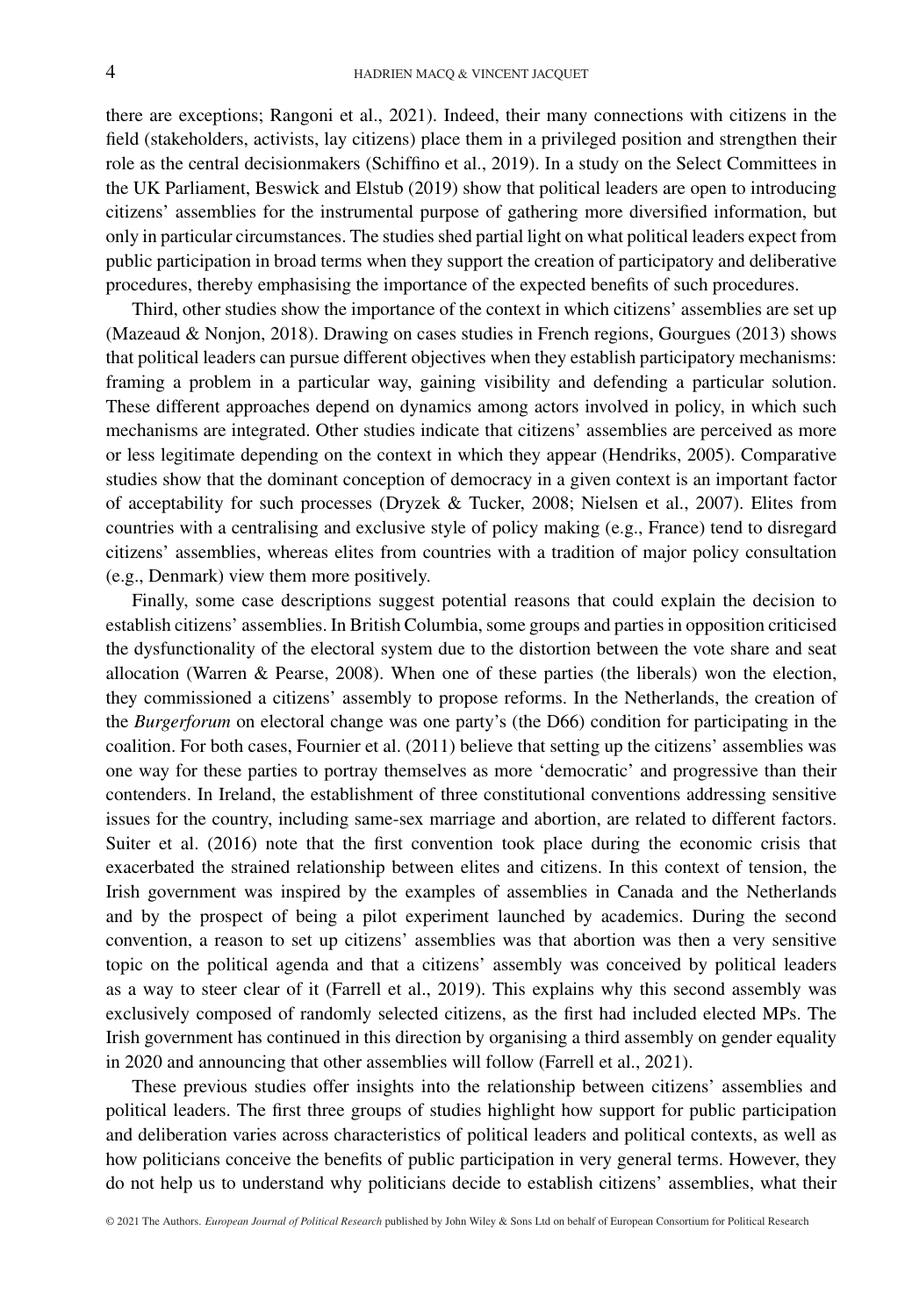expectations are and what process led to this decision. The last set of studies gives some hints about these matters, but they do not rely on a systematic empirical inquiry. This article fills this gap by examining a particular case: the first permanent citizens' assembly that will interact with public authorities over a long period. To do so, this article connects the different dimensions indicated by the literature described in this section.

# **Method**

In order to grasp what motivates public authorities to set up permanent citizens' assemblies, this article takes an interpretive qualitative approach based on in-depth interviews. One year and a half after the creation of the PBD, we met all the actors involved in getting it started. After we made several calls, they all agreed to meet us. Specifically, we interviewed the leaders of the six parliamentary groups, as well as the current and former President of Parliament. These MPs have negotiated the law that establishes the citizens' assembly. In addition, we interviewed the Minister-President of the German-speaking Community because of his key role in setting the project's agenda. These political leaders were asked about their own perceptions of the PBD and the process that led to its creation. We also interviewed four members of the Parliament's bureaucracy because they prepared the preliminary drafts of the law or were associated with the institutionalisation of the PBD. These interviews gave us a better understanding of the political dynamics at play in the institutions throughout the process. We finally conducted one interview with members of G1000, the advocacy group that pushed for the institutionalisation of deliberative democracy in the German-speaking Community.<sup>3</sup> The list of interviewees is available in the online Appendix I.

At the beginning of every meeting, we ensured the interviewees that their anonymity would be preserved. Following the usual practice of in-depth interviews, we attempted to show understanding and empathy (Johnson, 2002). We prepared a list of questions to cover (see online Appendix II), but our most important effort consisted of probing and exploring all responses. The order of the topics was constantly adapted to ensure fluid conversation and many followup questions were used to obtain a deeper and fuller understanding of the interviewees' meanings (Legard et al., 2003). Meetings took place face-to-face.<sup>4</sup> They lasted between 40 and 90 minutes and were tape-recorded.

The interviews were fully transcribed and analysed with Nvivo software. The two of us conducted an inductive thematic analysis (Braun & Clarke, 2006). We first read one interview separately and proposed a list of initial themes (or codes). A theme is a meaningful segment that can be a single sentence or group of sentences. We then compared our themes and created an initial coding scheme. We subsequently adapted this scheme during meetings and throughout the reading of new interviews. Themes were rearranged in a hierarchical coding scheme. Within the latter, lower themes are more semantic and close to what interviewees say, whereas upper themes are more latent and derived from our conceptual interpretation (Braun & Clarke, 2006). Each extract attached to one code was analysed and discussed collectively to ensure the internal and external homogeneity of each theme (Miles & Huberman, 1994). At the end of the process, we coded all the interviews following the final scheme. The latter is available in online Appendix III.

#### **Presentation of the case: The** *Permanenter Bürgerdialog*

The PBD has been established by the German-speaking Community, a federal entity of Belgium. With 77,185 inhabitants living on 846.1  $km^2$ , it is one of the smallest federal entities in the world.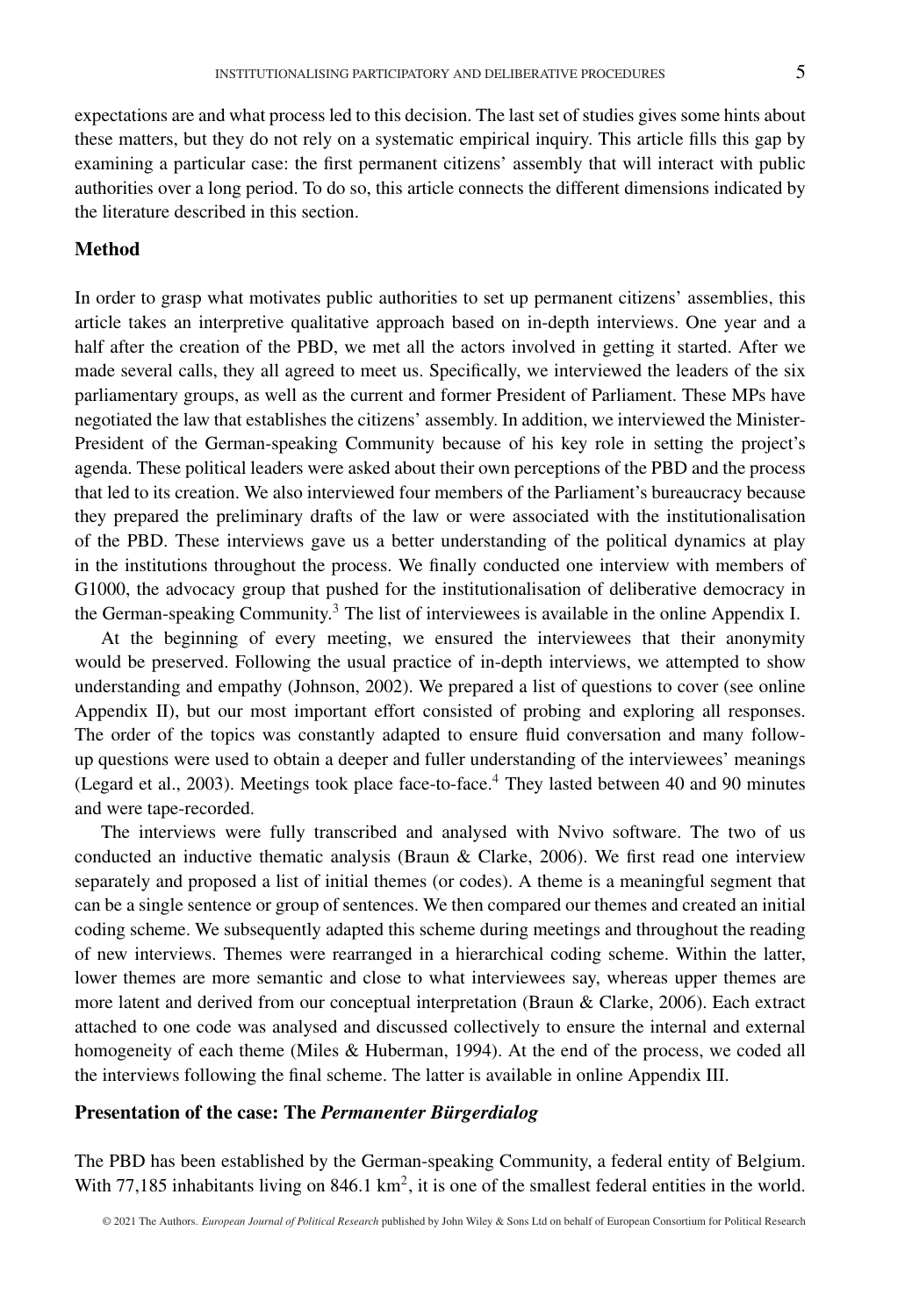The German-speaking Community has its own Government and Parliament with far-reaching areas of legislative competence, such as education, health care and employment (Niessen, 2021).

The PBD was established by means of a law<sup>5</sup> on 25 February 2019. It is made up of two bodies: a permanent citizens' council and ad-hoc citizens' assemblies. The latter are composed of randomly selected citizens among the adult population, while the former consists of former members of the ad-hoc assemblies (for a detailed presentation of the institution see Niessen & Reuchamps, 2020). Members of the citizens' council initiate and choose the subject of the citizens' assemblies. Suggestions may be made in advance either by an MP, the government, at least 100 citizens from the entity or two members of the council. Once created, ad-hoc citizens' assemblies engage in deliberations and formulate recommendations to decisionmakers. These recommendations are then discussed between the members of the assembly, the elected members of the dedicated parliamentary commission and the minister-in-charge. Elected representatives and the minister-in-charge need to indicate whether and how the recommendations will be implemented. If they reject the recommendations, they should provide justification for it. Nevertheless, in different public speeches, the Minister-President (the prime minister of the Community) announced that his majority would turn each recommendation into specific measures. The council has the power to monitor recommendations over the longer term (Niessen & Reuchamps, 2020).

Since the PBD is permanent, created through a law and directly attached to Parliament, with the politicians' commitment to turn its recommendations into measures, it allows us to analyse a world premiere in terms of institutionalised public deliberation.

As our analysis suggests, the creation of the PBD resulted from three main sets of factors: its fertile ground, the political dynamics that put its establishment on the agenda and the particular objectives that political leaders expected to be fulfilled by the creation of such an assembly. The following three sections detail these factors.

#### **The German-speaking Community as fertile ground**

In the minds of its political leaders, the German-speaking Community provided a particularly fertile ground for setting up participatory and deliberative institutions. This relates to factors connected to both physical properties (i.e., size) and the political system of the Community.

First, a key aspect of the German-speaking Community is its small size. It is the smallest federal entity of Belgium and one of the smallest in the world (Niessen, 2021). Its total population is smaller than most of Belgium's main cities. During our interviews, many political leaders stressed its small size, making the Community a place where it is easier than elsewhere to know almost everyone. According to all the political actors we interviewed, the Community's public leaders are really close to the population, which already supports a sort of 'permanent' dialogue between citizens and their representatives, as the following quote by an MP of the majority suggests:

We have always lived here in a small Community (…) we are very close to the people, we are close to the teachers when there is a problem in education (…) This is the context where I stand and that has left its mark, notably when I saw politics done so close to the citizen, with competences comparable to those of a major region of the country. With the same competences we are so much closer to the citizen, so we have some "citizens' dialogue" almost daily, if you will (June 2020).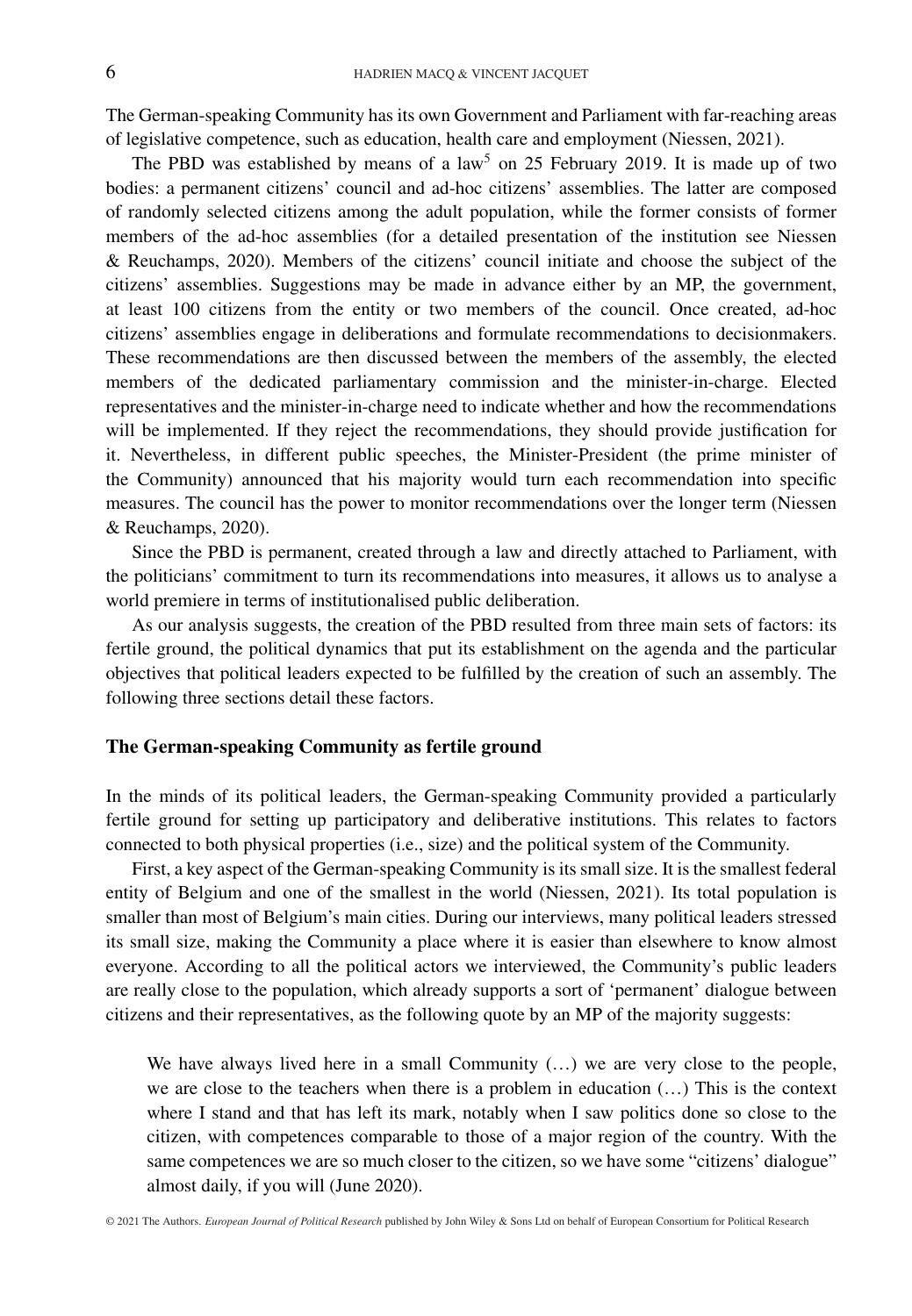As this quote suggests, the feeling of being 'close to the citizen', of having 'some "citizens' dialogue" almost daily' leaves a mark in the mind of political leaders. It tends to make them develop positive attitudes towards public participation in general.

Second, the fact that there are almost no professional politicians is an important feature of the Community's political system. With the exception of the President of Parliament and the four ministers, being a politician in the German-speaking Community is a part-time job. According to elected representatives, it makes them closer to the citizens than in most other polities. This blurs the boundaries between politicians and citizens, as one opposition MP explains:

[The idea of making lay citizens participate in political life] is something that must be in the habits of each politician nowadays. We are no longer the 25 elected people who have to decide on everything in Parliament. There are themes that we might regard differently than the citizens, but it must be said that we are still citizens with jobs, you see. (…) Almost 92 or 93% of the politicians have another job apart from Parliament, I think, so we are not distant… We always hear that politicians are moving away from citizens because they have nothing else but politics, but we still have our professional experience (…) so, if we do not dare to undertake this experiment in a small region like ours, where else? (June 2020).

As the previous quote suggests, this second characteristic also makes the Community a region particularly likely to foster such initiatives. Indeed, the German-speaking Community's history with participatory and deliberative initiatives seems to go back a long way. Almost all the interviewees told us about past experiences involving citizens in public debates and decision making. Some of these experiences concerned municipalities, while others involved the whole Community. As a result, politicians consider the PBD to be a new effort to systematise what they already do. A top leader of the Community told us:

I am frequently asked: "Why do you foster citizen participation in the German-speaking Community?" (…) I always say: it is because over several decades, we have already seen experiences with citizen participation. These have not been like what we are doing now, but for example to initiate a legislative project, we have always had contacts with the concerned field (…) So, we have quite well-prepared ground to foster citizen participation. And we have also had experiences. For example, when we opened the commissions here at Parliament, we had discussions about CETA and we gave citizens the opportunity to come to the commissions and discuss with MPs and ministers (June 2020).

The PBD must therefore be contextualised as the latest development in this history, which it contributes to prolong. It is part of a tradition of setting up participatory and deliberative initiatives in a Community where political leaders tend to conceive these initiatives positively.

#### **Political dynamics**

The political process that led to the creation of the PBD was mainly elite-driven (Niessen  $\&$ Reuchamps, 2020). Indeed, we cannot observe any tangible demand from the population or organised civil society groups to establish such an institution prior to its creation.

The first concrete advancements towards setting up the PBD happened in 2014, when the two politicians that would share the presidency of Parliament during the 2014–2019 legislature (one liberal, the other socialist) decided to put public participation on the political agenda of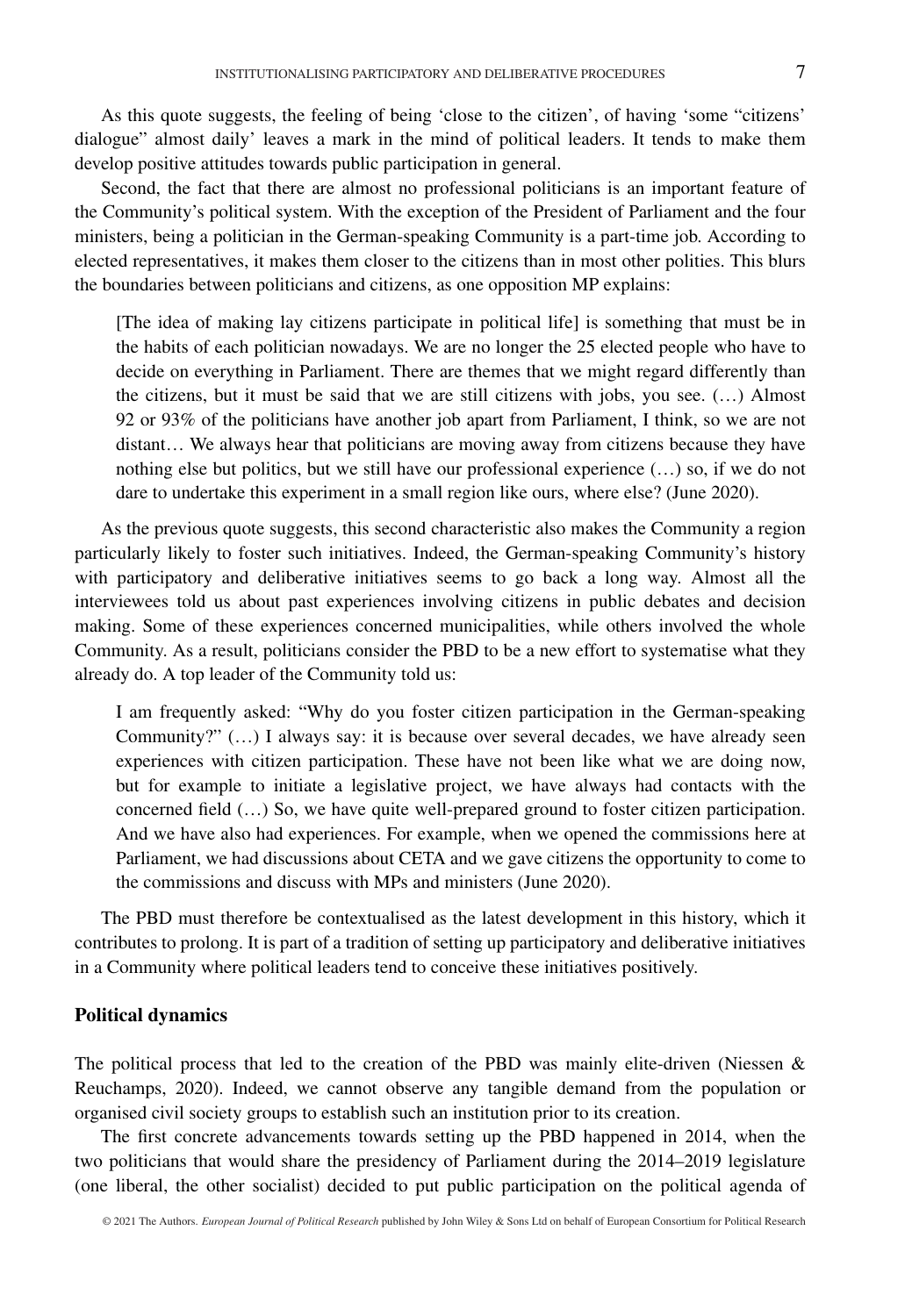Parliament during their terms.<sup>6</sup> At that time, the leaders of Parliament wanted to create an ambitious participatory procedure, but they had no precise idea about what it would look like. They launched a study phase for MPs to get better informed about the subject and be able to draw inspiration from foreign examples. In this regard, they arranged a study trip in 2016 with visits to Switzerland, Austria and Germany to observe different participatory and deliberative procedures. As suggested by the following quote, this trip was conceived as an exploratory phase for the development of something new in the Community:

And so during the first phase, we organised a study trip  $(...)$  to draw inspiration from what happens in other regions, other countries. So 2016 was the preparatory phase, not only to persuade one or two colleagues, but also to prepare the ground to do something concrete a few months or a few years afterwards (June 2020).

The trip raised awareness of the potential benefits of public participation in deliberative assemblies among the MPs, both in the majority and the opposition. The political leaders decided to take a first step towards setting up a new procedure by organising a pilot project in 2017. It consisted of a three-day-long deliberative process involving 20 citizens on the subject of early childhood (Kern & Werner, 2018). Despite some problems, $\frac{7}{1}$  the project was well-evaluated overall and served as a basis for setting up something more deeply institutionalised.

In the aftermath of this first ad-hoc citizens' assembly, Minister-President Oliver Paasch (Pro-DG, regionalist party) gave fresh impetus to the project. In 2017, he met with an influential advocate of deliberative democracy in Belgium, David Van Reybrouck. The latter is the founder of the G1000, an advocacy group<sup>8</sup> calling for the creation of a permanent assembly composed of randomly selected citizens. Following the first meeting, David Van Reybrouck and the G1000 team agreed to cooperate with the institutions of the German-speaking Community to create a new procedure. They convened a workshop of national and international scholars to make a specific citizens' assembly proposal (Niessen & Reuchamps, 2020), which was subsequently transmitted to the leaders of the six groups in Parliament. The G1000 and the experts advocated for the new body to be made permanent as well as for the random selection of participants to recruit a diversified panel of the population – the two main features that differentiate the PBD from more usual participatory and deliberative devices. The role of the G1000 team was therefore crucial. To put it simply, they gave a practical form to the strong but abstract willingness to foster public participation in the German-speaking Community. As one member of the opposition recalls, they also helped a lot in ensuring an 'independent' conception of the permanent citizens' assembly project:

So, how did the meetings with the experts go? This was absolutely perfect, actually, because the discussions and meetings with the committee allowed a consensus to be found within the *bureau*. <sup>9</sup> In other words, without their support, it would not have worked, I think. (…) The experts elaborated the concept, in the end, and they have put numbers on it, on the finances. They have therefore created the possibility that it could be approved here. This has to be made crystal clear (…) because within all the parties, there was an initial moment of scepticism. And I have the feeling that it was during the meetings with the experts that this scepticism has been lowered (June 2020).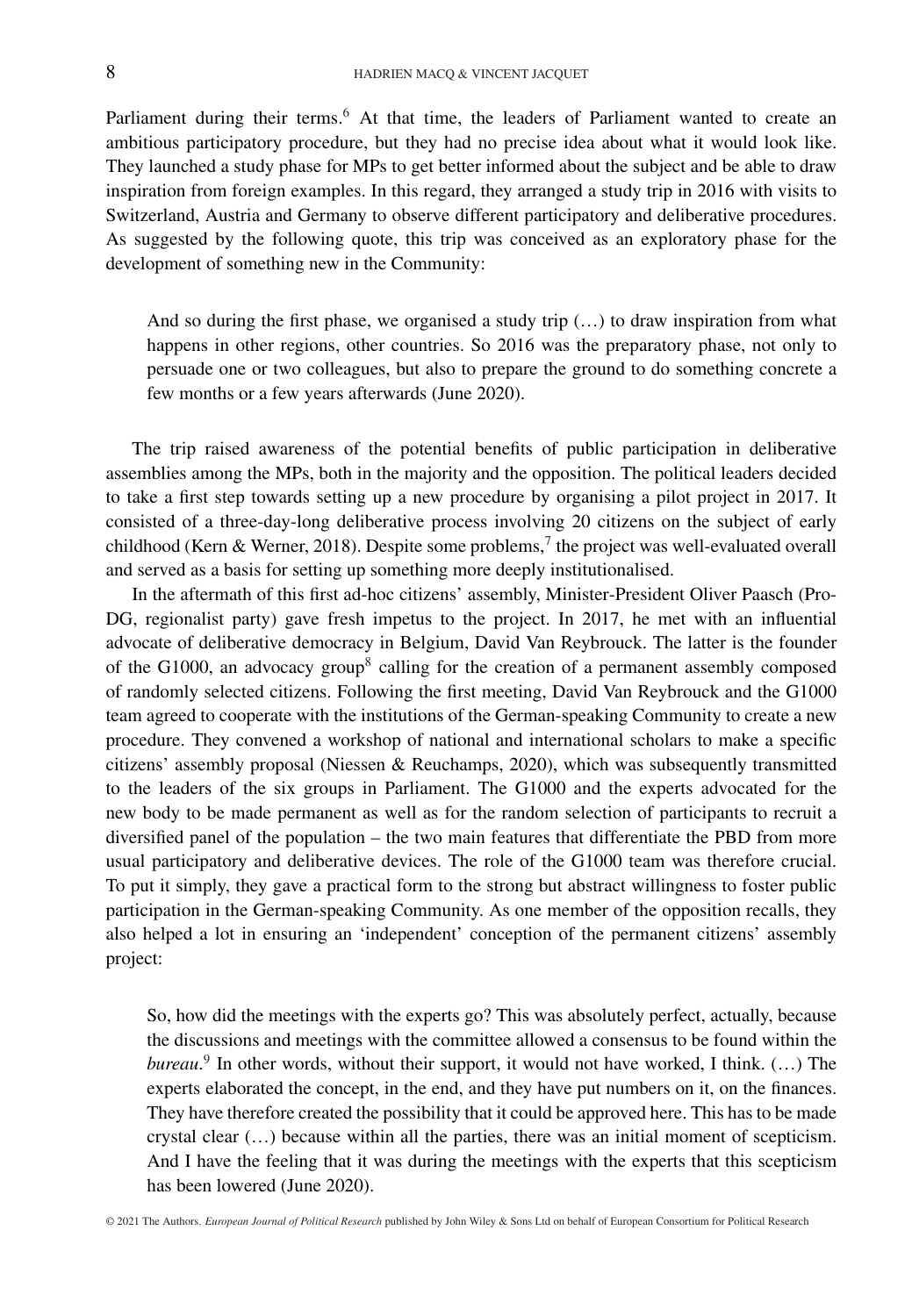Based on the proposal made by the experts, the negotiating process ran through a whole year. The leaders of the six parliamentary groups discussed the details of the creation of the assembly including its composition, its cost and its practical organization (for further details, see Niessen & Reuchamps, 2020). Through these discussions, conflictual views on the PBD emerged amongst parties.

The three parliamentary groups of the majority (the regionalists, the socialists and the liberals) were directly supportive of an assembly. It is not very surprising since it was initiated by their leaders: two Presidents of Parliament and the Minister-President.

Regarding the opposition (the christian democrats, the greens and an anti-establishment party), scepticism remained during the first phases of the negotiations. All three groups supported the principle of a randomly selected assembly, but they were particularly afraid that the majority could use the PBD as a marketing tool during the following electoral campaign. During the discussions, the main leaders of the majority therefore had to commit not to discuss the PBD as an electoral argument supporting their action during the legislature.

Politicians also had different opinions about the binding nature of the recommendations issued by the PBD. On the one hand, some leaders, like those of the christian democrats, feared a potential transfer of formal legislative power from Parliament to the new citizens' assembly. This issue was relatively quickly resolved because such a transfer of power is not allowed under the Belgian Constitution (Niessen & Reuchamps, 2020). One the other hand, Vivant, an anti-establishment party, took exactly the opposite position and wanted to give authoritative power to the PBD. They advocated for this during the different rounds of discussion, but other parties replied that the Parliament of the German-speaking Community has no jurisdiction to change the Constitution. Facing the impossibility of enforcing binding recommendations, the party rallied to support the creation of the PBD.

Despite these different fears and criticism expressed during the negotiating process, the law that establishes the PBD was voted on 25 February 2019. One salient aspect of this vote is that it was unanimous: all six parties of the Community have endorsed this reform that institutionalises a randomly selected assembly for the first time.<sup>10</sup>

So far, we have seen that this unanimity can be understood by looking at the specific dynamics that led to the creation of the PBD, as well as politicians' positive views of participatory and deliberative initiatives developed in the particular context of the German-speaking Community. In the next section, we present a final set of factors that help us to understand the unanimous vote for creating the PBD.

#### **Expected benefits**

This section explores the expected benefits that political leaders associate with the creation of the PBD. These benefits include the enrichment of the decision-making processes, the healing of electoral democracy and the identity-building efforts of the German-speaking Community.

#### *Enriching the decision*

The first set of expectations, expressed by all the political actors we met, entails the potential improvement of public decision making. Participants' random selection in the PBD is supposed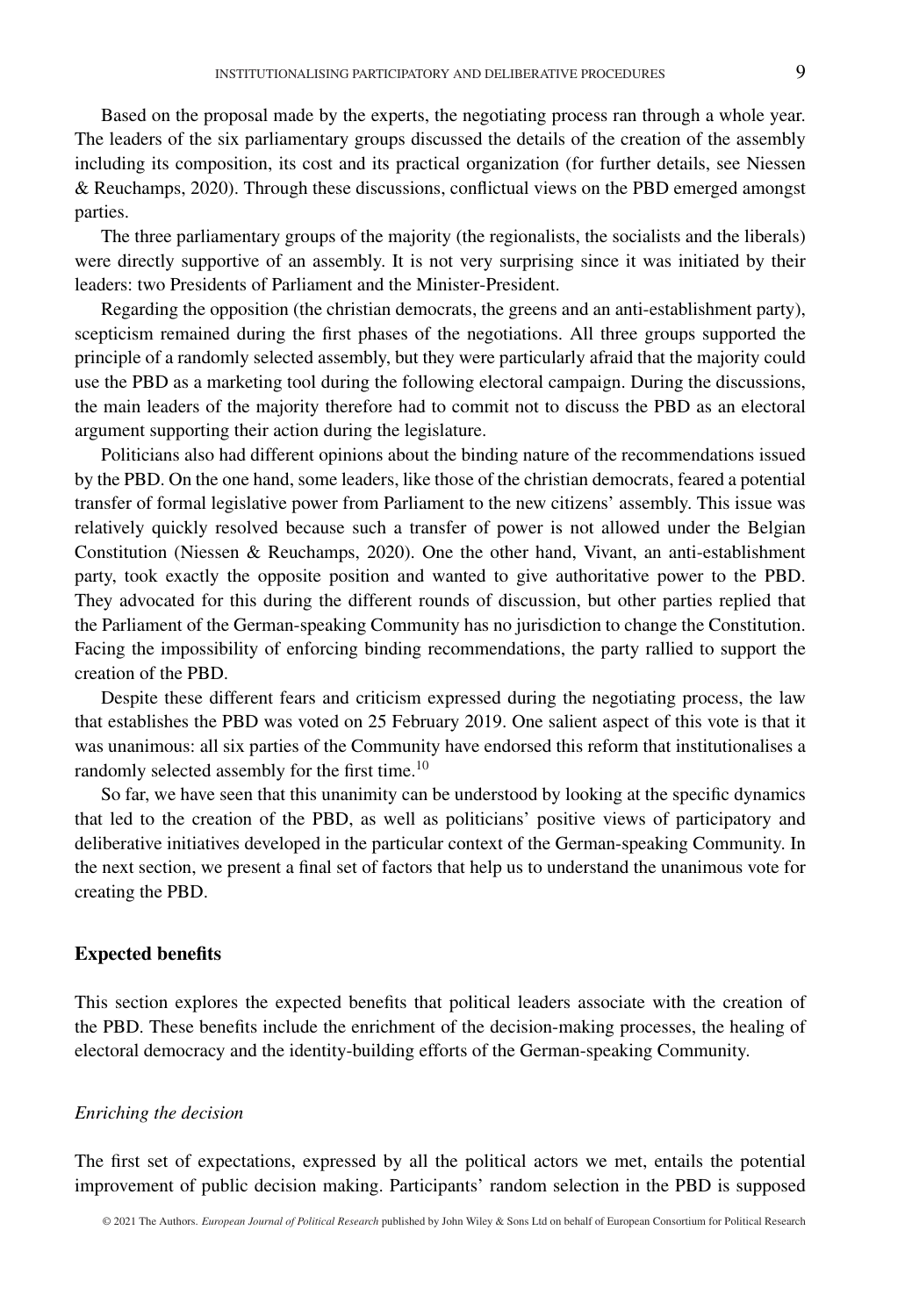to bring perspectives that are neglected by traditional decision-making processes in representative democracy, as well as by participatory devices that only rely on participants' self-selection.

Citizens are depicted as having different kinds of experiences and expertise useful for decision making. For instance, here is how the leader of a parliamentary group explains that citizens can enrich the debate with specific professional backgrounds that are complementary to its own background:

Teaching, retirement homes, employment, tourism, sport, etc., these are competences held by the German-speaking Community. (…) The citizen who has a relative in a retirement home may give information that I, as an entrepreneur, wouldn't have obtained or thought about otherwise. The same goes when we speak of childcare: there are practical things we do not think about. It might be the smallest things that trigger the big moves (June 2020).

The diversity of points of view and the fact that they are gathered through a deliberative procedure is expected to increase the quality of decision making.

#### *Healing electoral democracy*

The second set of expectations concerns how representative democracy works in the Germanspeaking Community. It was evoked by all the political leaders we interviewed, who indicated that setting up the PBD would help to restore the broken link between them and the citizens. Even if this gap is perceived as less severe than in other contexts, interviewees believe that the distrust towards political leaders and traditional institutions (not only towards their institution) is a major challenge that must be addressed, as illustrated by the following quote by an MP of the majority:

Elected representatives have well understood that the world is not only about them and that the gap between them and the population exists. Whoever cannot see this must be more than blind—he does not understand a thing about what's happening at the moment (June 2020).

Political leaders hope that the PBD will boost the legitimacy of the political system in two ways. First, they conceive the PBD as offering a way to collect aspirations and ideas from different parts of the population. As suggested by one MP, once participants have drafted their recommendations, political leaders think they will be able to show that they take them into account and, more generally, that the institutions of the Community are responsive to the population's demands.

The syntheses that the *Bürgerdialog* gives us must be debated. Citizens must feel that it means something and that politicians listen to them. It is also important that the government acts accordingly (June 2020).

Second, the PBD is also conceived as a means to develop citizens' political knowledge and to cultivate their civic virtues (Grönlund et al., 2010). Through deliberation with their peers, as well as with stakeholders and decisionmakers, participants will acquire knowledge about the topic of discussion, but also about how the political system functions. According to interviewees, a key point consists of understanding the complexity of the decision-making process at large. The underlying narrative is that citizens tend to distrust politicians because they do not grasp how difficult their work can be. Political leaders expect that the PBD will make this complexity apparent and accordingly convince citizens of the quality of their efforts, as illustrated by one MP of the majority: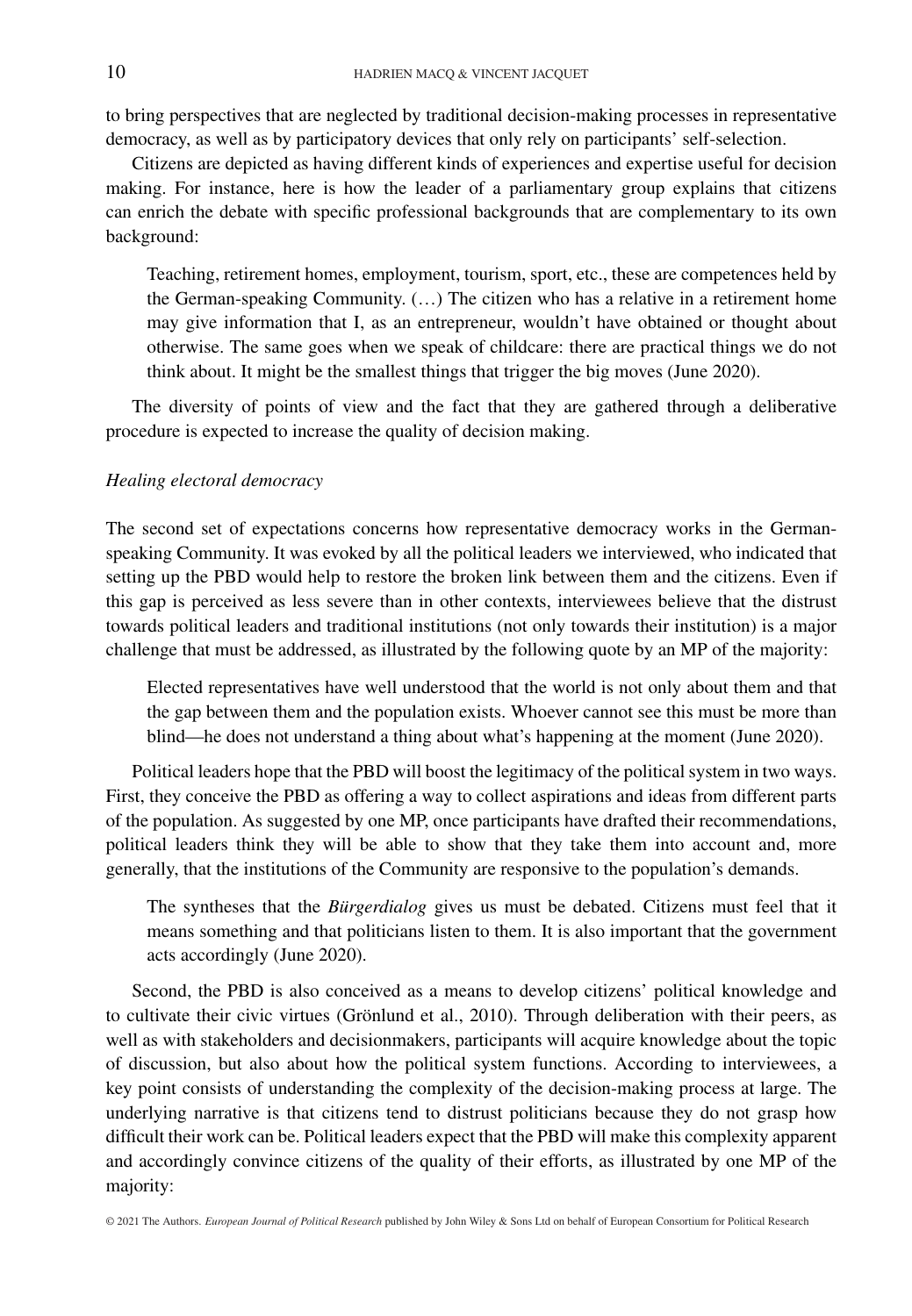Mutual comprehension and thinking "it isn't that easy to make political choices after all", because people quickly understand that there is not enough money in the budget etc., that one has to make choices in decision-making processes (June 2020).

This effect is supposed to be multiplied when many citizens' assemblies are organised and when participants discuss their experience of deliberation with their own network (families, friends, colleagues), as the following political leader explains:

We also lost interest in politics, because everyone thinks "yes, yes, yes, they do what they want in the end, it's lovely that people can discuss, but in the end, they do want they want". And we also think that, with the *Bürgerdialog*, we can give fresh impetus to this political interest. (…) People must talk about this beautiful experience they had for a few months (June 2020).

In the same vein, the creation of the PBD is conceived as a means to fight against 'extremist and populist' parties. As illustrated in the following quote by a top leader of the Community, interviewees argue that citizens' assemblies can foster trust in traditional parties and undermine the success of more radical parties that criticise them:

If we succeed in brokering a certain peace between citizens and politicians, if we succeed in making our representative democratic system more credible, then we take that from the populist parties, and it costs them votes because they benefit from the failure of our system, of our democracy. This is their market, where they get all their votes from. And so they do not want us to reform, because we might of course reduce a little bit of the people's frustration that they benefit from on a daily basis (July 2020).

At this point, one could wonder whether this desire to restore trust in representative institutions is not contradictory, since we noted above that the political leaders of the German-speaking Community tend to consider themselves rather close to the people. However, it is precisely the combination of this perceived closeness and hints of distrust in the population that motivates political leaders to address this distrust before it grows. One of the earliest supporters of the PBD tells us that:

I think everyone realises that we have a problem. That is why the vote is unanimous. In any case, I think that everyone here agrees that politicians, the system of politicians, the system of representation, of representative democracy, has a profound problem and we must try to solve it, and if we don't find a solution like the PBD, like deliberative democracy, then we're going straight to the wall. The German-speaking Community is a small community where everyone knows everyone else and we already feel this distrust. If you feel it here, it must be more serious elsewhere. We know most of the inhabitants personally, but in spite of everything, people tell us: "Ah, the politicians always keep to themselves, they are not close to the people, they don't listen to the people, they don't know what the people are going through when we are really very, very close" (July 2020).

This last quote leads us to consider a last set of expected benefits, directly linked to the Germanspeaking Community as a polity to be built by establishing the PBD.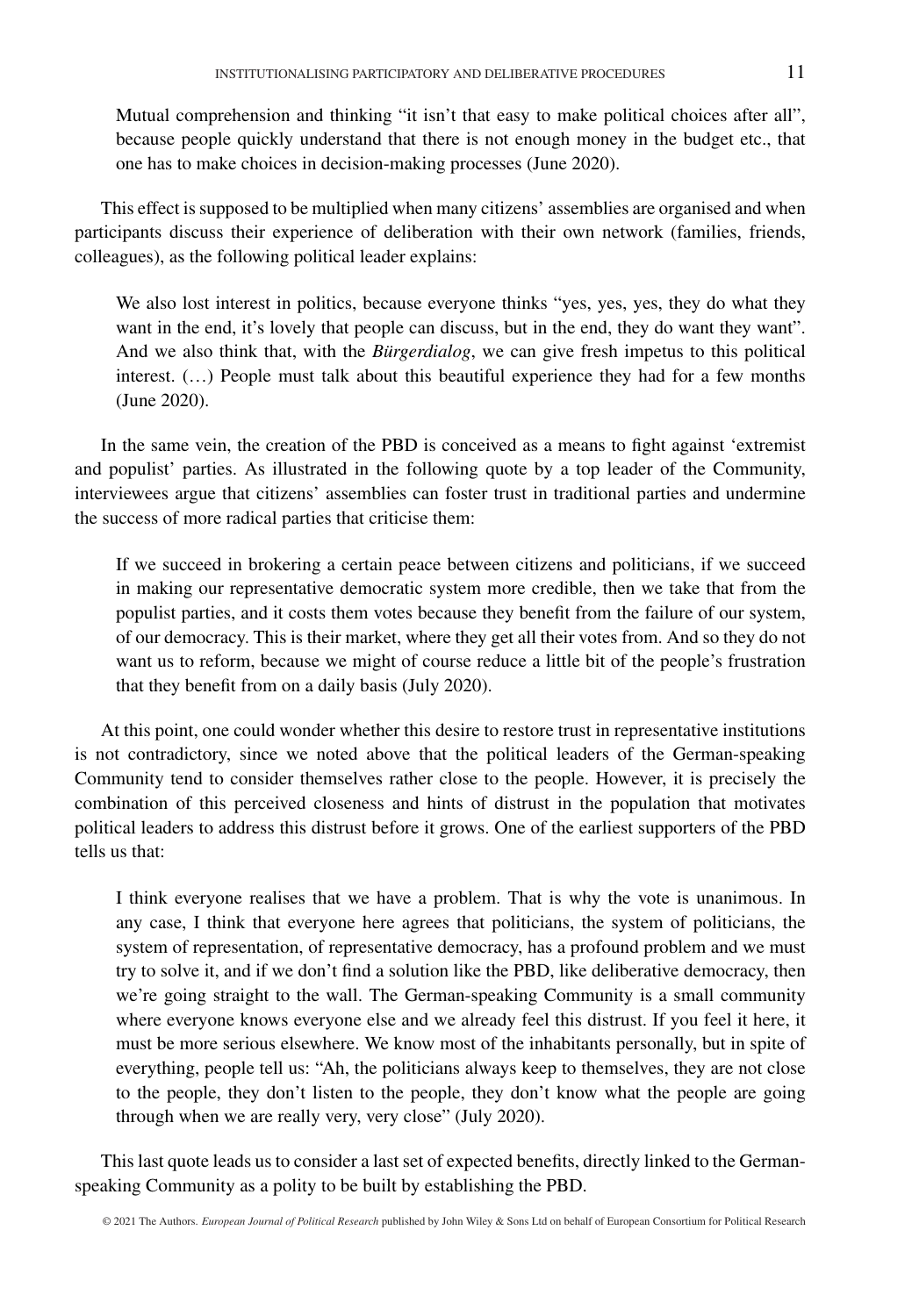# *Building the German-speaking Community*

The last set of expectations is mentioned by interviewees belonging to three different parties – two in the majority and one in the opposition. It relates to the 'world premiere' aspect of the PBD and its impact on political identity-building for the German-speaking Community. Creating the first citizens' assembly as deeply institutionalised as the PBD allowed the Community to give itself a brand image, portray itself as innovative and build a place for itself on the world map. As one MP recalls:

Yes, [the unanimous vote] was exceptional, because [the creation of the PBD] was an experience. And an experience, for me, is always something that one has to have, that one has to initiate, because it is always better to be the one who files a patent than the one who copies it (June 2020).

But the PBD also allowed the German-speaking Community to build an identity within its own borders. As the smallest of Belgium's federal entities, with a population that has been ruled by different countries throughout history (Niessen,  $2021$ ),<sup>11</sup> political leaders seek to strengthen the Community by promoting its population's attachment to representative institutions. As a member of the administrative staff of the Parliament explains:

For the German-speaking Community to survive, it is essential that citizens can identify with their institutions, because otherwise they will say "We might as well belong to Wallonia" (laughs). And so, this aspect of identification is crucial for a minority, for its survival, for its autonomy. And the elected representatives are generally interested in boosting the credibility of their political efforts by working with [the public] (June 2020).

As this last quote suggests, the PBD was therefore vested with important interests in strengthening the identity and cohesion of the German-speaking Community both on the Belgian and international scenes.

# **Discussion**

Our qualitative analysis has explored why political leaders of the German-speaking Community established the first permanent randomly selected body coupled with a Parliament. We analysed different dimensions that might be grouped under three broad categories: contextual dimensions, political dynamics that led to the establishment of the PBD and actors' representations of how they, or the German-speaking Community, might benefit from setting up this citizens' assembly. These three dimensions are not isolated one from another and we need to consider their interactions to understand how the PBD was set up. The context indeed plays a role in influencing actors' attitudes towards participatory and deliberative procedures. This reflects a wide array of research on political sociology and human geography that has stressed how contextual dimensions influence political attitudes and behaviours (Agnew, 1996; Wusten & Mamadouh, 2014). In our case, the Germanspeaking Community, with its geographical and socio-political dimensions, was a particularly productive place for political leaders to develop positive attitudes towards citizens' assemblies. Yet the Community also turned into more than a mere background place. These insights show how contexts and expected benefits are closely interrelated.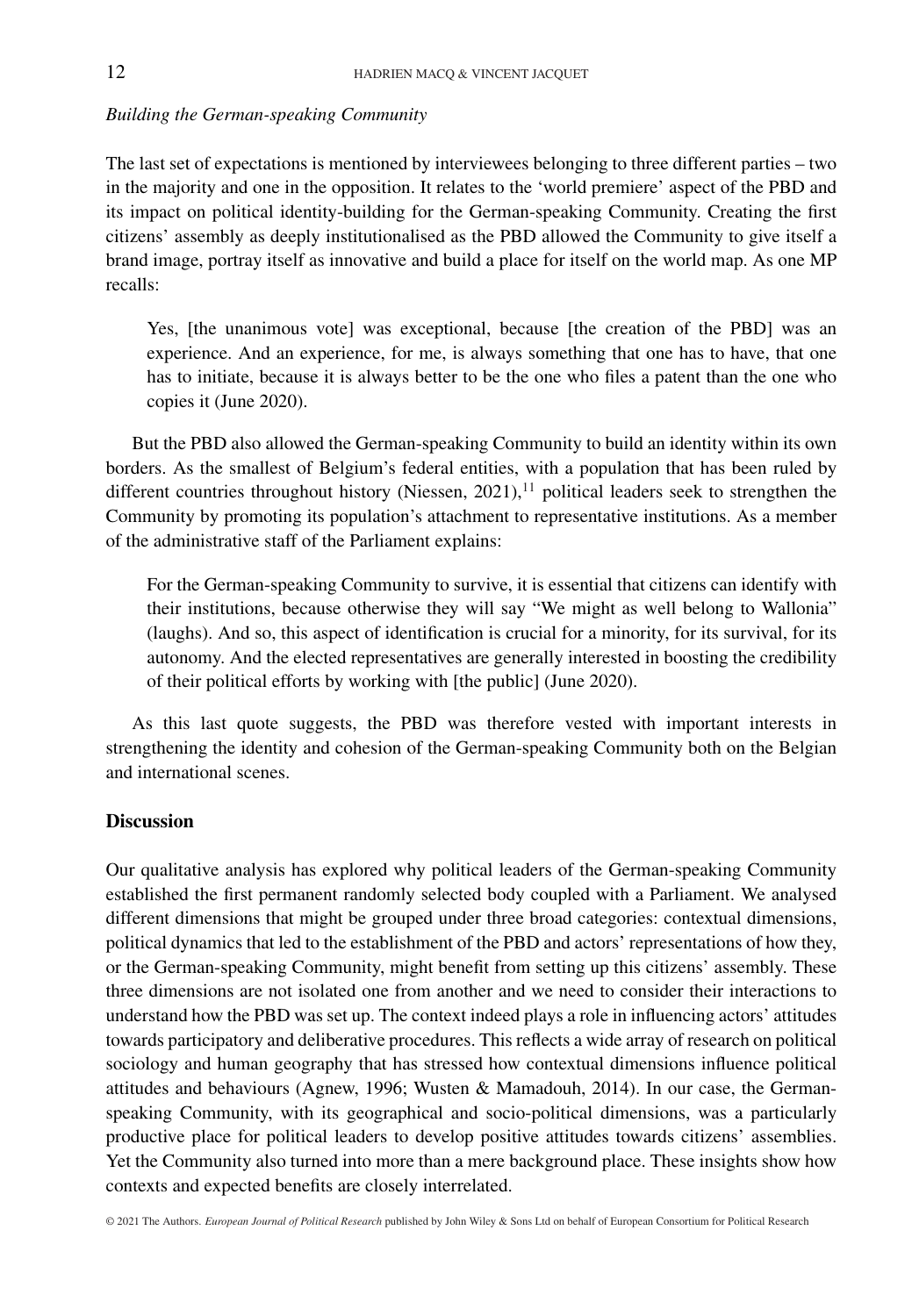In this discussion, we want to further consider two main points. The first is related to the specificity of our case and how it can inform broader analyses of citizens' assemblies in other contexts. The second relates to normative debates and tackles the transformative potential of citizens' assemblies.

#### *Situating the PBD among other citizens assemblies*

The PBD is a world premiere in terms of the institutionalisation of a permanent randomly selected citizens' assembly. This makes this case exceptional compared to previous examples of citizens' assemblies. Based on the four bodies of literature identified in the state of the art section, we can discuss the unique nature of the PBD with regard to the development of other deliberative and participatory procedures.

The first dimension concerns the characteristics of political leaders that established the PBD. This institution has been supported by all the parties of the German-speaking Community, regardless of their ideology. The PBD was first conceived and advocated by the three parties of the majority: socialist, liberal and regionalist. After a series of negotiations, parties of the opposition (Greens, Christian Democrats and anti-establishment) also joined the majority and voted in favour of creating the PBD. The fact that the concrete proposal came from the G1000 and their international expert group helped a great deal in securing the support of those who feared that the majority could use it strategically. And yet it is striking to note that all the parties endorsed the creation of the new institution. This broad support contrasts with conventional profiles of political leaders who tend to foster public participation within a political system, namely left-wing parties, women and members of the opposition (Bowler et al., 2002; Heinelt, 2012; Jacquet et al., 2020).

The second dimension concerns the benefits that politicians expect from setting up citizens' assemblies. The willingness to gather diversified sources of input to enrich the decision-making process is common to many participatory and deliberative procedures (Sintomer et al., 2016). The idea is to design better policies based on a great variety of expertise, beyond the traditional kind (Stirling, 2008). This justification largely echoes the epistemic conception of deliberative democracy (Estlund & Landemore, 2018). The second expectation (healing electoral democracy) shed new light on the way that politicians view the contribution of citizens' assemblies. Previous studies have shown that some public leaders present such procedures as an antidote to the malaise experienced by representative democracy, rather than as a substitute (Koskimaa & Rapeli, 2020; Schiffino et al., 2019). Our study of the PBD shows the same pattern. Our qualitative inquiry grasps how leaders perceive the relationship between public participation and electoral institutions. The interviewees hope that exchanges in the assemblies will convince the participants and the broader public of the complexity of every public action and of the good quality of the work done by public officials. This, in turn, is supposed to restore trust in political parties and to show that solutions offered by populist parties are too simplistic. We discuss the consequence of this particular approach to democratic innovation in the next section.

Regarding the last set of expectations, we have indicated that a citizens' assembly such as the PBD can be associated with a process of political identity-building of a territory, both within and beyond its own borders. This finding echoes in studies on French regional politics that show that the establishment of various participatory procedures can be a way to strengthen the visibility of a territory (Mazeaud & Nonjon, 2018). Political leaders are in search of something new, eager to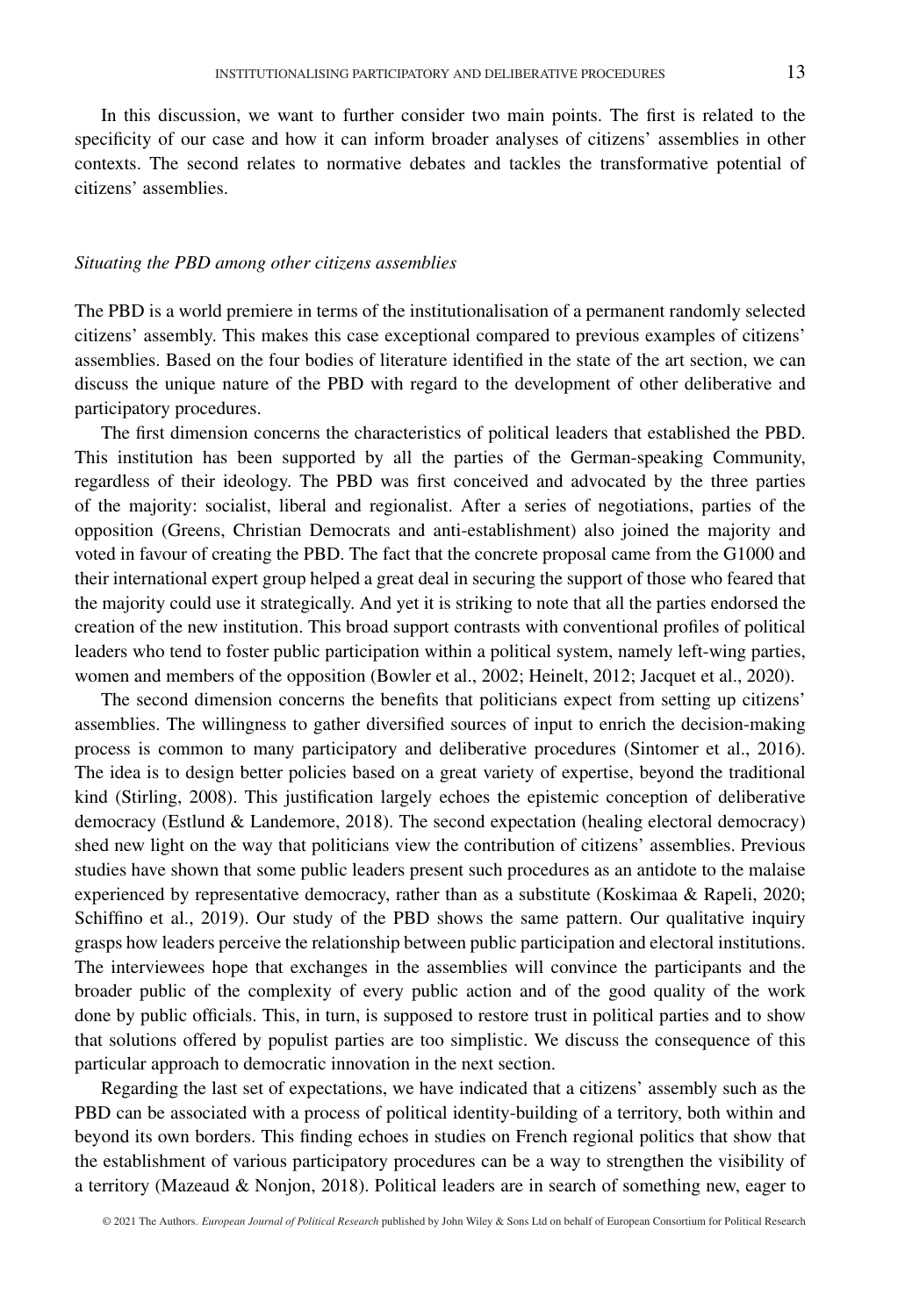portray themselves as democratically innovative in the eyes of their population and the rest of the world.

As argued above, all these dynamics and expectations should be interpreted in light of the particular context in which they unfold. Nevertheless, this does not mean that such an assembly could not emerge elsewhere. Rather, our argument is an invitation to seriously consider a contextsensitive approach to the establishment of citizens' assemblies as a productive analytical lens for scrutinising where and why a given citizens' assembly is created.

#### *Citizens' assemblies as tools of legitimation for the elite?*

The second point of discussion concerns the normative debate about the transformative character of participatory and deliberative procedures (Cohen & Fung, 2004). As shown through our analysis, political leaders hope that the PBD will help to boost the legitimacy of the current political institutions of the German-speaking Community. Moreover, the establishment of this new procedure is a top-down process. Its creation indeed results from interaction among the leaders of the different political parties and a handful of external actors, namely the G1000 and international experts. As public participation procedures (Gourgues, 2013), the establishment of the PBD does not respond to a demand made by the population or civil society groups. All these elements might lead to the following question: Are such democratic innovations merely a tool of legitimation to be used by political leaders?

Among democratic theorists, some proponents of citizens' assemblies stress the failures of the electoral model of democracy and how bodies composed of randomly selected citizens could address these limitations (Gastil & Wright, 2018). They conceive participatory and deliberative innovations as ingredients of a broad and deep democratic renewal that change the nature of the political system to give the public a more central role (Curato & Böker, 2016; Landemore, 2020). However, our research indicates that the founders of the PBD do not think that it undermines electoral democracy. On the contrary, they view it as a way to heal and legitimise current electoral institutions. Participatory and deliberative democrats might be disappointed that the founders of assemblies like the PBD do not view them as a first step towards the radical entrenchment of democracy. This feeling can be strengthened by the fact that a democratic reform initiative like the PBD does not transfer formal authoritative power to the randomly selected citizens. Indeed, elected representatives are not formally required to implement the public's recommendations. From this perspective, citizens' assemblies might seem distorted and even instrumentalised. They complement electoral institutions, but the way the political system works at its core remains unchanged.

However, our findings may also nuance this rather pessimistic view. The fact that citizens' assemblies are created as long as they do not dispute the power held by traditional representative institutions does not necessarily mean that they are simply a window dressing strategy devised by political leaders, who only pretend to give citizens a voice while keeping a firm hand on power. Their willingness to restore the public's trust could also constrain them. When talking with interviewees about their views on what would become of the PBD's recommendations, a crucial point was a shared fear that it would exacerbate citizens' frustration. Accordingly, political leaders have an incentive to take the output of citizens' assemblies seriously to prevent further distrust towards electoral institutions and actors, otherwise the political system might be even more undermined. This echoes the idea that the virtues of deliberative institutions do not depend on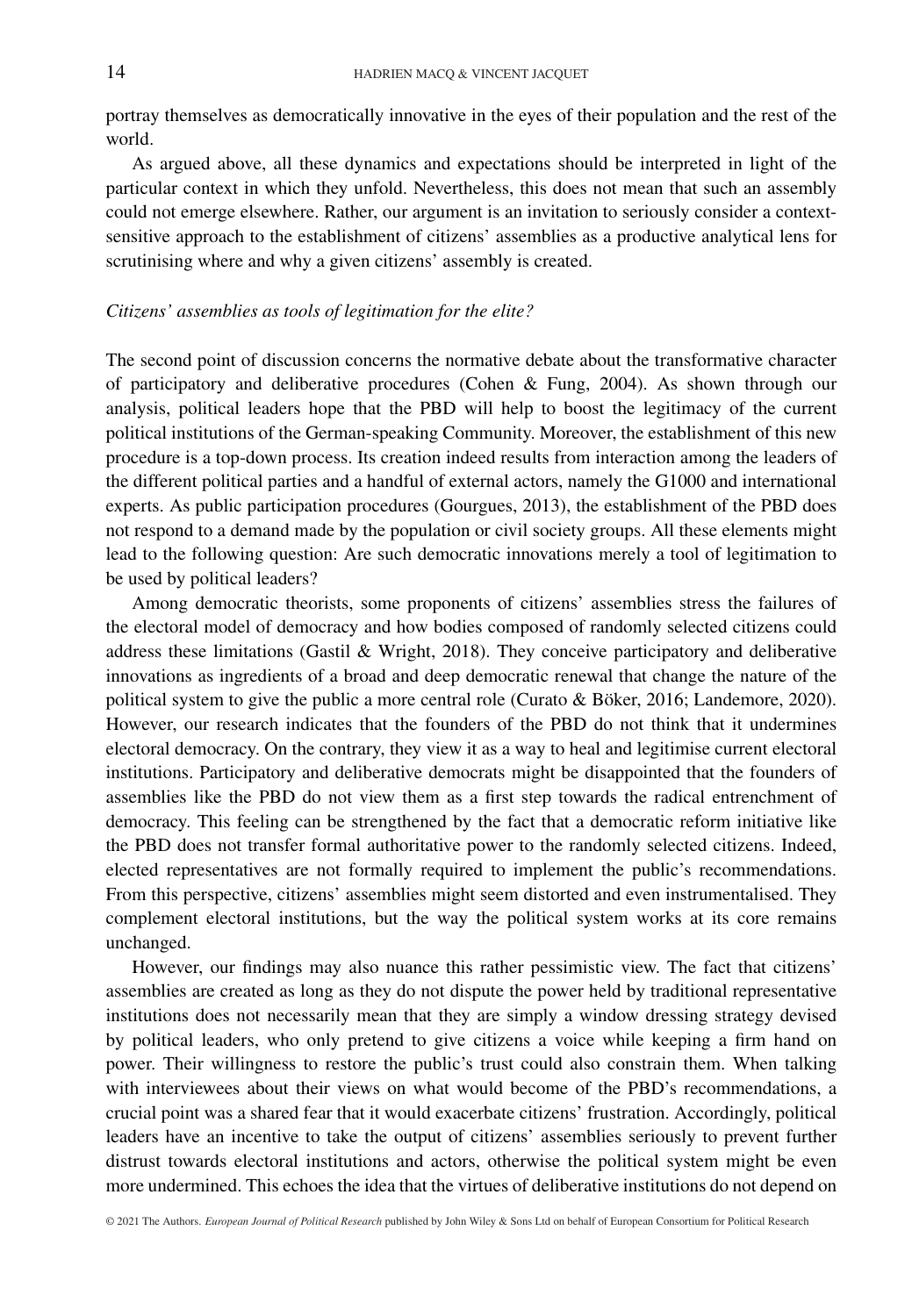actors' motivations, but depend on the constraints and incentives they put on actors and behaviours (Warren, 2007). The transformative character of the PBD will depend on the new dynamics induced by how politicians respond to recommendations emerging from citizens' assemblies. Moreover, the top-down origin and advisory nature of the PBD do not imply that the Germanspeaking Community population will remain passive regarding the output of the PBD. Thanks to its permanent character, the content and fate of the recommendations might also produce new exchanges and mobilisation, thereby fostering deliberation and participation at the macro level (Lafont, 2017).

# **Conclusion**

This paper seeks to understand why political leaders established a permanent citizens' assembly in the German-speaking Community of Belgium. Our analysis has presented the creation of the PBD as stemming from three main factors. First, it is the latest development in a long history of experimenting with participatory and deliberative initiatives in the German-speaking Community. Moreover, we showed that this history has been shaped by a particularly fertile breeding ground, leading political leaders to view public participation positively. Second, we showed that international models, the strong advocacy of the G1000 group and the leadership of a few figures put the creation of a citizens' assembly on the political agenda and led to a unanimous vote in favour of it. Third, we identified the benefits that political leaders expected from it. They indicate that political leaders have different motivations for setting up such assemblies that are not always linked to a radical opening up of democracy. On the contrary, the interviewees think that the PBD could help to save the current electoral model of democracy from various threats, including declining political trust, disinformation and the rise of populist parties. Its founders hope that the permanent citizens' assembly will bolster the legitimacy of elected representatives, showing that unlike what citizens may think, they are already responsive to its aspirations. Political leaders also expect the PBD to encourage the population's attachment to the institutions of this small federal entity and its visibility beyond its borders. The present case study accordingly shows that to understand why political leaders establish participatory and deliberative procedures, we need to pay attention to how these reforms are connected to different political agendas embedded in wider political contexts.

#### **Acknowledgments**

We would like to thank Min Reuchamps, Christoph Niessen and Catherine Fallon for their insights and comments on previous versions of this paper, as well as Elisa Minsart for transcribing the interviews. We would also like to express our gratitude to the participants to the 'One year of Permanent Citizens' Dialogue' Workshop for their valuable comments at an early stage of our writing process. We further thank two anonymous reviewers for their constructive criticism. Finally, our deepest gratitude goes to all the interviewees who kindly accepted to answer our questions.

This research was funded by the F.R.S.-FNRS through a MIS/PGY grant (project 'Ostbelgien' n. F.4534.20) as well as by the COST Action CA17135 - Constitution-making and deliberative democracy.

Open Access funding enabled and organized by Projekt DEAL.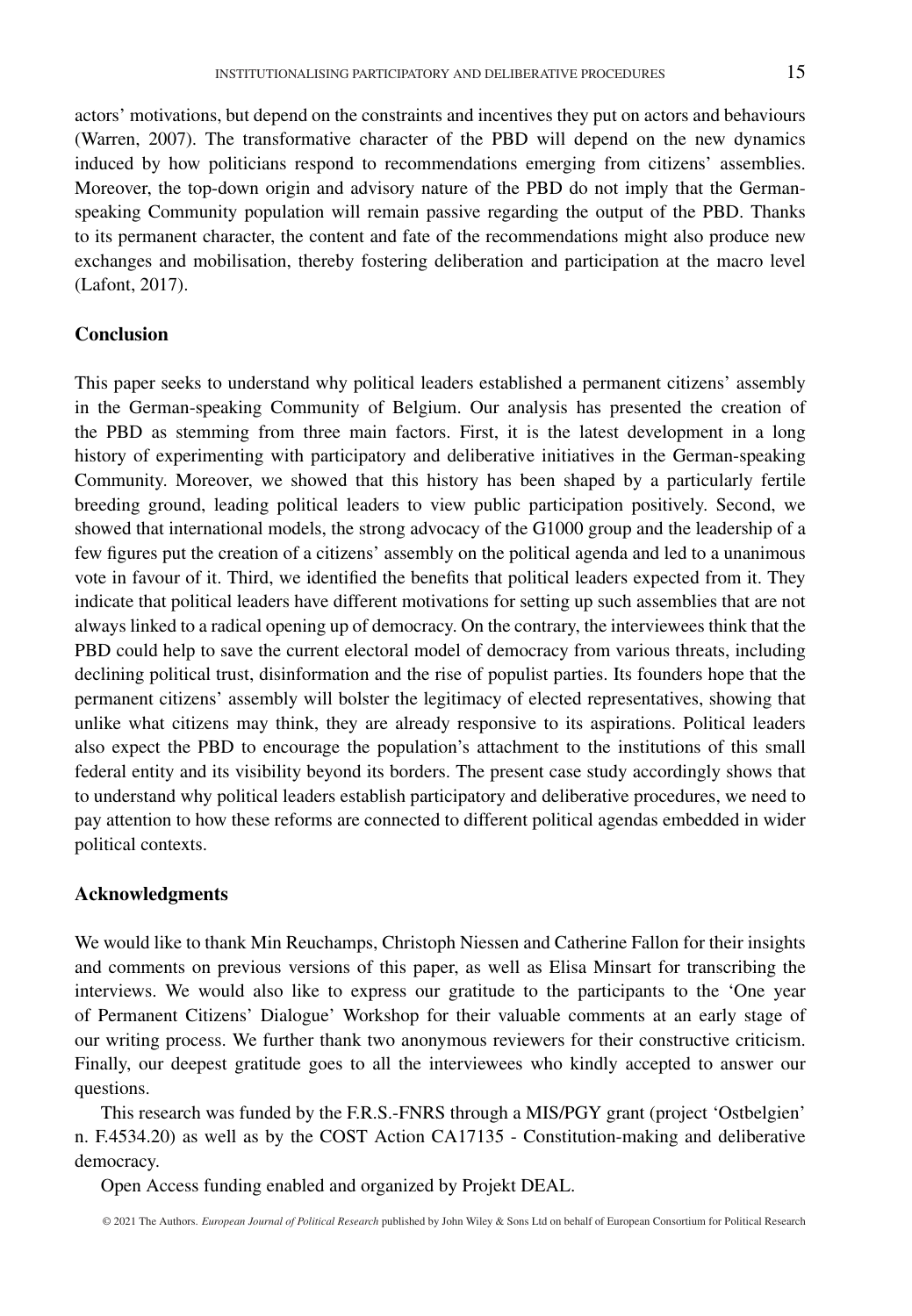# **Online Appendix**

Additional supporting information may be found in the Online Appendix section at the end of the article:

**Appendix I**. List of interviewees **Appendix II**. List of preliminary questions **Appendix III**. Coding Scheme Supporting material

## **Notes**

- 1. As suggested by Cohen and Fung (2004), participation and deliberation are two connected but different ideals that address distinct failures of the electoral model of democracy. 'Participatory and deliberative procedures' are practical arrangements that seek to strike a balance between these two ideals. They are participative in the sense that they open up decision-making processes to people who are not elected representatives and deliberative as decision making unfolds through a deliberative process (Papadopoulos & Warin, 2007).
- 2. The term 'mini-public' refers to deliberative fora composed of randomly selected lay citizens who discuss public issues. Throughout this paper, we use the term 'citizens' assembly' to refer to our case. Inspired by Setälä and Smith (2018), we consider citizens' assemblies to be a particular kind of mini-public where randomly selected lay citizens discuss public issues through a series of weekends to make recommendations to political leaders.
- 3. The interviews were conducted in French. All the interviewees agreed to speak in this language because they are fully bilingual, like many members of the Community. Only one interviewee expressed the willingness to speak in German. We were accompanied by a native speaker in this case and his/her interviews have been fully translated.
- 4. With the exception of two respondents who preferred to conduct the interviews online because of the COVID19 situation.
- 5. In the Belgian federal system, the exact term for regional law is 'decree'.
- 6. Karl Heinz-Lambertz served as President of Parliament during the first half of the legislature (from June 2014 to September 2016), while Alexander Miesen occupied the post during the second half (from September 2016 to June 2019).
- 7. These problems concerned the sorting procedure, which led to a low response rate, and to the launch of a governmental Master Plan on Early Childhood in the middle of the deliberative process.
- 8. The G1000 is a large grassroots citizens' assembly that attracted lots of national and international attention. This assembly successfully put the notion of democratic innovation and deliberative democracy on the Belgian agenda.
- 9. The *bureau* is a small group composed of top-level MPs, including the President of Parliament and the leaders of each party, the Clerk the Parliament and the Minister-President of the Community. This group was in charge of negotiating the creation of the PBD.
- 10. These forms of opposition between political leaders are the only ones we heard of through our fieldwork. No apparent opposition from other groups (e.g., business leaders or civil society organisations) was noted by the actors we met or voiced publicly. However, whether this means that there was effectively no such opposition is beyond the scope of this publication and will require further research.
- 11. The latest ones being Germany and Belgium, in the first part of the twentieth century.

# **References**

- Agnew, J. A. (1996). Mapping politics: How context counts in electoral geography. *Political Geography*, *15*, 129– 146.
- Bächtiger, A., Dryzek, J. S., Mansbridge, J., & Warren, M. (2018). *The Oxford handbook of deliberative democracy*. Oxford University Press.

© 2021 The Authors. *European Journal of Political Research* published by John Wiley & Sons Ltd on behalf of European Consortium for Political Research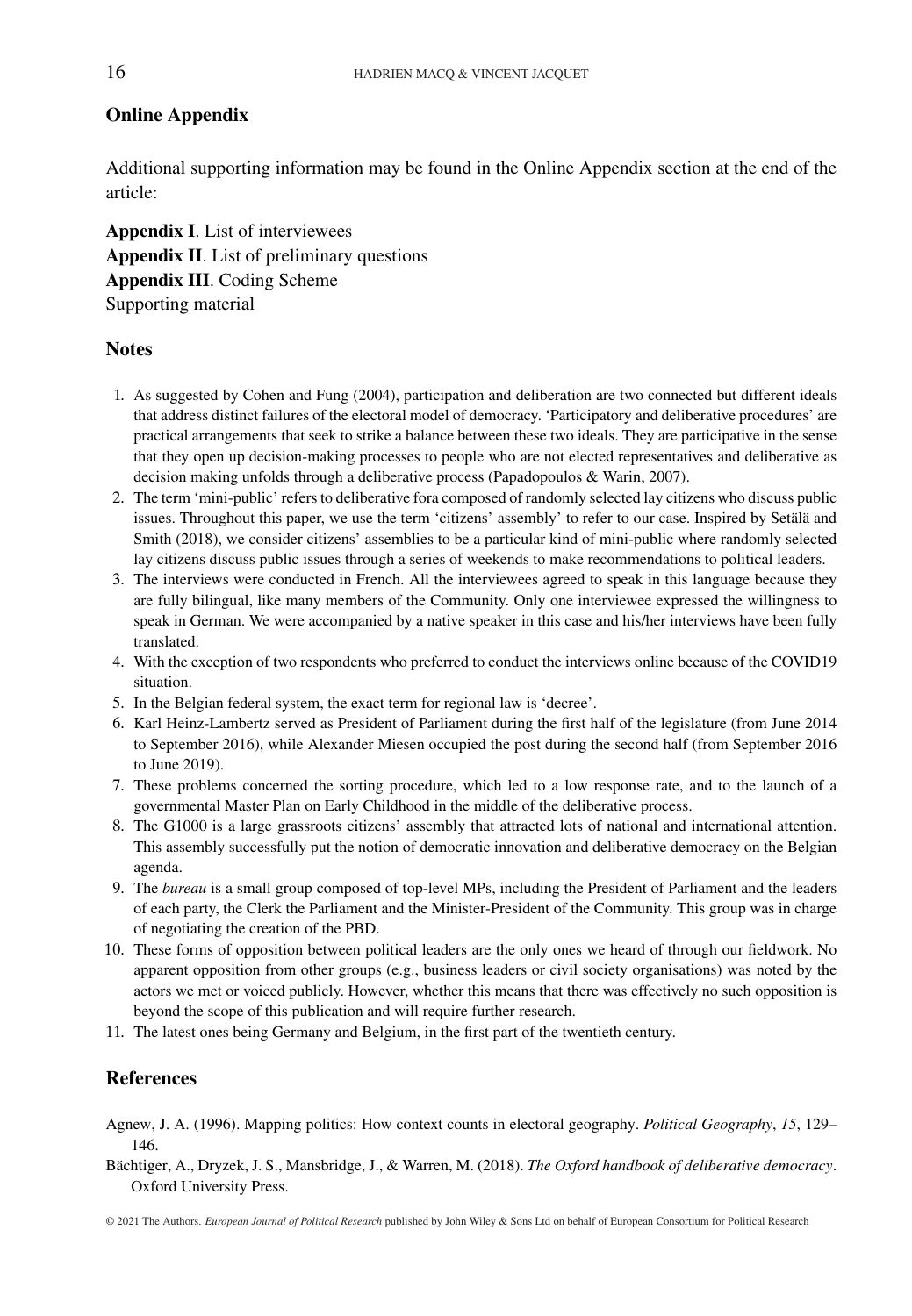- Bächtiger, A., & Parkinson, J. (2019). *Mapping and measuring deliberation: Towards a new deliberative quality*. Oxford University Press.
- Beswick, D., & Elstub, S. (2019). Between diversity, representation and 'best evidence': Rethinking select committee evidence-gathering practices. *Parliamentary Affairs*, *72*, 945–964.
- Bowler, S., Donovan, T., & Karp, J. A. (2002). When might institutions change? Elite support for direct democracy in three nations. *Political Research Quarterly*, *55*, 731–754.
- Braun, V., & Clarke, V. (2006). Using thematic analysis in psychology. *Qualitative Research in Psychology*, *3*, 77–101.
- Cohen, J., & Fung, A. (2004). The Radical-Democratic Project. *Swiss Journal of Political Science*, *10*, 23–34.
- Curato, N., & Böker, M. (2016). Linking mini-publics to the deliberative system: a research agenda. *Policy Sciences*, *49*, 173–190.
- Dalton, R. J. (2017). *The participation gap: Social status and political inequality*. Oxford University Press.
- Dryzek, J. S., Bächtiger, A., Chambers, S., Cohen, J., Druckman, J. N., Felicetti, A., Fishkin, J. S., Farrell, D. M., Fung, A., Gutmann, A., Landemore, H., Mansbridge, J., Marien, S., Neblo, M. A., Niemeyer, S., Setälä, M., Slothuus, R., Suiter, J., Thompson, D., & Warren, M. E. (2019). The crisis of democracy and the science of deliberation. *Science*, *363*, 1144–1146.
- Dryzek, J. S., & Tucker, A. (2008). Deliberative innovation to different effect: Consensus conferences in Denmark, France, and the United States. *Public Administration Review*, *68*, 864–876.
- Elstub, S. (2014). Mini-publics: Issues and cases. In S. Elstub, & P. Mclaverty (Eds.), *Deliberative democracy* (pp. 166–189). Edinburgh University Press.
- Elstub, S., & Escobar, O. (2019). *Handbook of democratic innovation and governance*. Edward Elgar Publishing.
- Estlund, D., & Landemore, H. (2018). The epistemic value of democratic deliberation. In A. Bächtiger, J. Dryzek, J. Mansbridge, & M. Warren (Eds.), *The Oxford handbook of deliberative democracy*. (113–131). Oxford University Press.
- Farrell, D., Suiter, J., Harris, C., & Cunningham, K. (2021). Ireland's deliberative mini-publics. In D. Farrell, & N. Hardiman (Eds.), *The Oxford handbook of Irish politics*. (627–645). Oxford University Press.
- Farrell, D. M., Suiter, J., & Harris, C. (2019). 'Systematizing' constitutional deliberation: the 2016–18 citizens' assembly in Ireland. *Irish Political Studies*, *34*, 113–123.
- Fishkin, J. (2018). *Democracy when the people are thinking: revitalizing our politics through public deliberation*. Oxford University Press.
- Fournier, P., Van De Kolk, H., Carty, K., Blais, A., & Rose, J. (2011). *When citizens decide: Lessons from citizens' assemblies on electoral reform*. Oxford University Press.
- Gastil, J., & Wright, E. O. (2018). Legislature by lot: Envisioning sortition within a bicameral system. *Politics & Society*, *46*, 303–330.
- Gourgues, G. (2013). *Les politiques de démocratie participative*. Presses universitaires de Grenoble.
- Grönlund, K., Bächtiger, A., & Setälä, M. (Eds.) (2014). *Deliberative mini-publics. Involving citizens in the democratic process*. ECPR Press.
- Grönlund, K., Setälä, M., & Herne, K. (2010). Deliberation and civic virtue: lessons from a citizen deliberation experiment. *European Political Science Review*, *2*, 95–117.
- Heinelt, H. (2012). Councillors' notions of democracy, and their role perception and behaviour in the changing context of local democracy. *Local Government Studies*, *39*, 640–660.
- Hendriks, C. M. (2005). Participatory storylines and their influence on deliberative forums. *Policy Sciences*, *38*,  $1 - 20.$
- Hendriks, C. M., & LEES-Marshment, J. (2019). Political leaders and public engagement: The hidden world of informal elite–citizen interaction. *Political Studies*, *67*, 597–617.
- Jacquet, V., Niessen, C., & Reuchamps, M. (2020). Sortition, its advocates and its critics: An empirical analysis of citizens' and MPs' support for random selection as a democratic reform proposal. *International Political Science Review*, 1–22. <https://doi.org/10.1177/0192512120949958>
- Jacquet, V., & Van Der Does, R. (2021). The consequences of deliberative minipublics: Systematic overview, conceptual gaps, and new directions. *Representation*, *57*, 131–141.
- Johnson, J. M. (2002). In-depth interviewing. In J. F. Gubrium, & J. A. Holstein (Eds.), *Handbook of interview research* (pp. 103–119). SAGE.